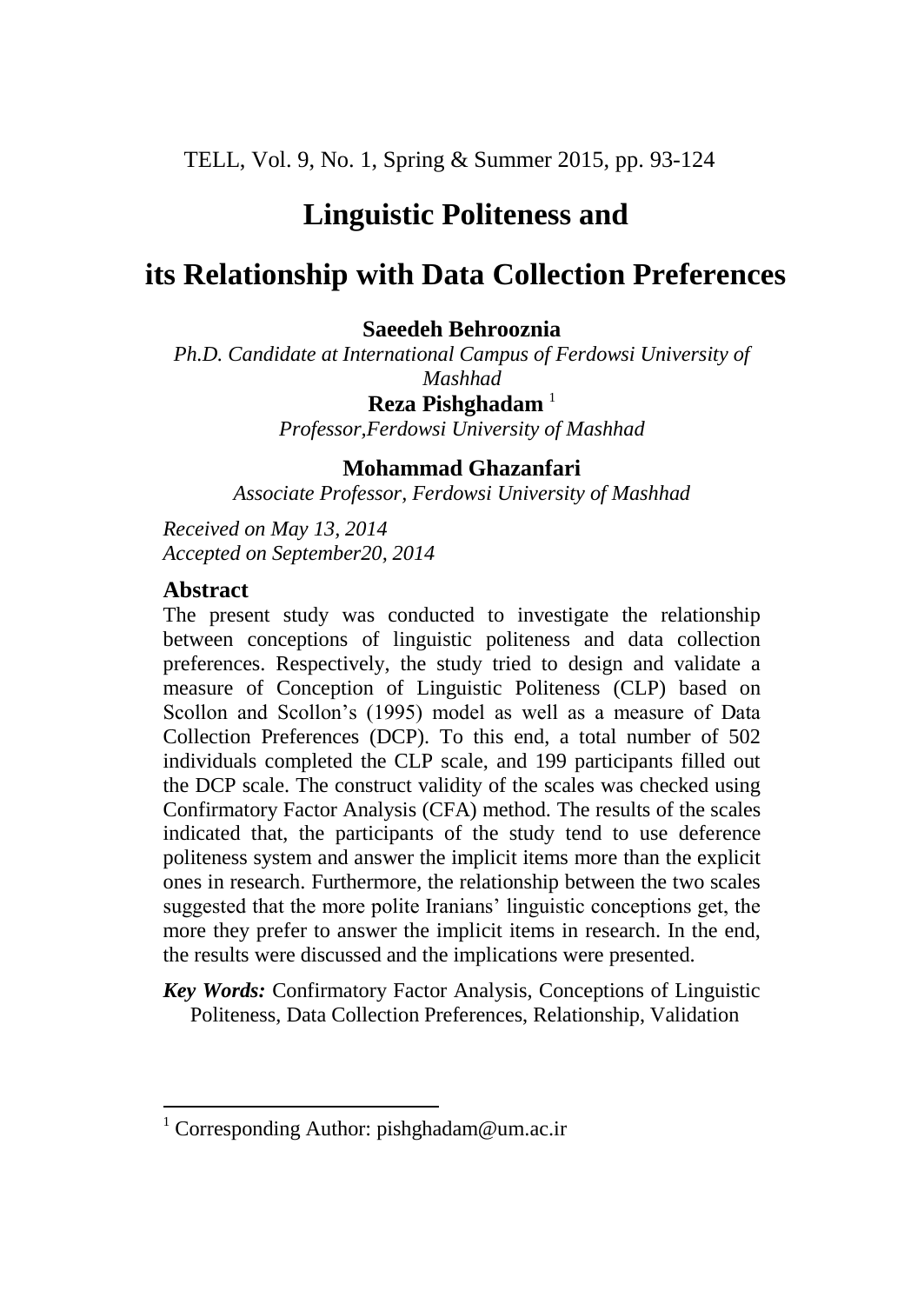Linguistic Politeness and its Relationship

# **1. Introduction**

Data collection which aims at collecting information systematically on variables of interest in order to achieve integrity in research is under the influence of several factors such as sampling process, design of the study, social interaction between the researcher and the participants of the study, the context of the study, the field of study, the applied procedure, and researcher's biases and perceptions (Sapsford & Jupp, 2006). Moreover, it seems that data collection in research could also differ according to cultural features (Pishghadam, 2013).

One of the cultural factors deserving meticulous attention is politeness which is a fundamental part of culture shaping human behavior within a society; however, substantial amount of research indicated that the conceptions of politeness vary across cultures (Almursy& Wilson, 2001; Ide, 1989; Janney & Arndt, 1993; Lee-Wong, 2002; Matsumoto, 1989; Nwoye, 1989). Cultural differences and similarities in the endorsement of rules for politeness can be explained by features such as cultural individualism-collectivism, low-context-high-context, directness-indirectness, analytic reasoning-synthetic reasoning, etc.

The terms '*individualism*' and *'collectivism'* (Dumont, 1986; Hofstede, 2011; Lukes, 1973) have gained the highest level of popularity in cross-cultural psychology as these constructs have been successfully implemented for the description, illumination, and prediction of varieties in the realm of values, cultural patterns, attitudes, cognition, social systems, morality, selfconcepts, and ideology (for an overview, see Hofstede, 1980, 2001; Kagitçibasi, 1997; Miller, Bersoff, & Harwood, 1990; Oyserman, Coon & Kemmelmeier, 2002; Triandis, 1995;Witkin& Berry, 1975).To illustrate, people in collectivistic cultures prioritize the ingroup's goals over individuals' goals, as opposed to people in individualistic cultures who emphasize individuals' goals over the ingroup's (Triandis, 1995).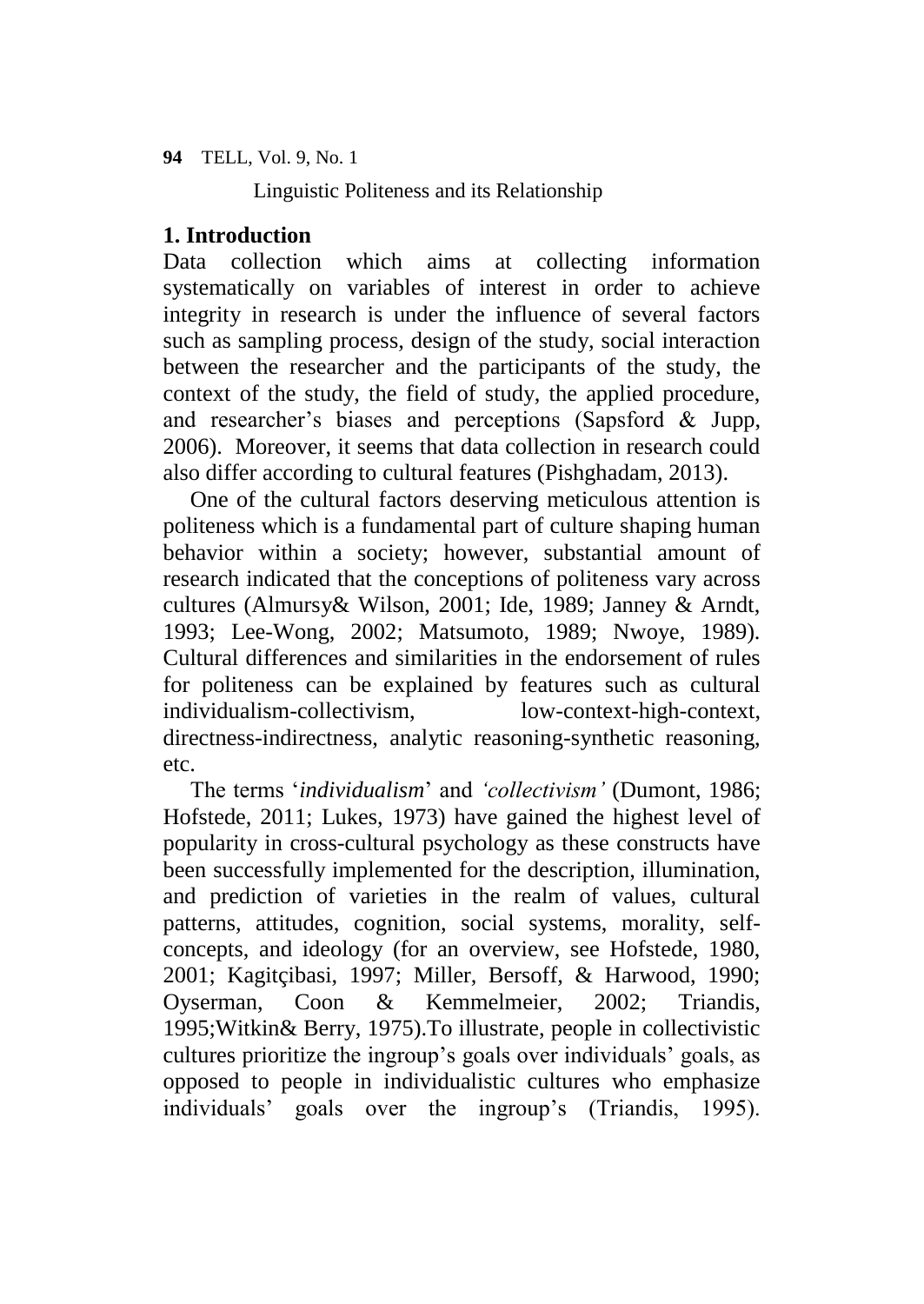Furthermore, using low-context communication is common among people in individualistic cultures, while resorting to highcontext communication is common among people in collectivistic cultures (Gudykunst & Ting-Toomey, 1988). Therefore, cultural individualism-collectivism is believed to have impacts on the degree of emphasis placed by politeness rules in a culture on high/low-context communication (Ogawa & Gudykunst, 2000) -e.g., being direct, assertive - or high-context communication- e.g., not being too verbal, refraining from direct messages and confrontations.

Given that there is a correlation between the level of indirectness and politeness (e.g. Brown & Levinson, 1987; Leech, 1983) on the one hand, and the influence of cultural features on data collection (Pishghadam, 2013); the ways members of a culture perceive politeness rules could affect their data collection preferences. With that in mind, in order to examine the relationship between conceptions of linguistic politeness and data collection preferences, the present study tries to design and validate a scale of Data Collection Preferences (DCP) along with a scale of Conceptions of Linguistic Politeness (CLP).

# **2. Theoretical Framework**

# **2.1 Research Methods**

It is important to identify the research design of a study as it entails information about key features of the study, which can be different for qualitative, quantitative, and mixed methods. Crotty (1998) outlined four key aspects to consider in a research design: the epistemology informing the research, the philosophical stance (e.g., post-positivism, constructivism, pragmatism, advocacy/participatory; see Morgan, 2007) underlying the methodology in the study, the methodology itself, and the techniques and procedures applied in the research design for collecting data.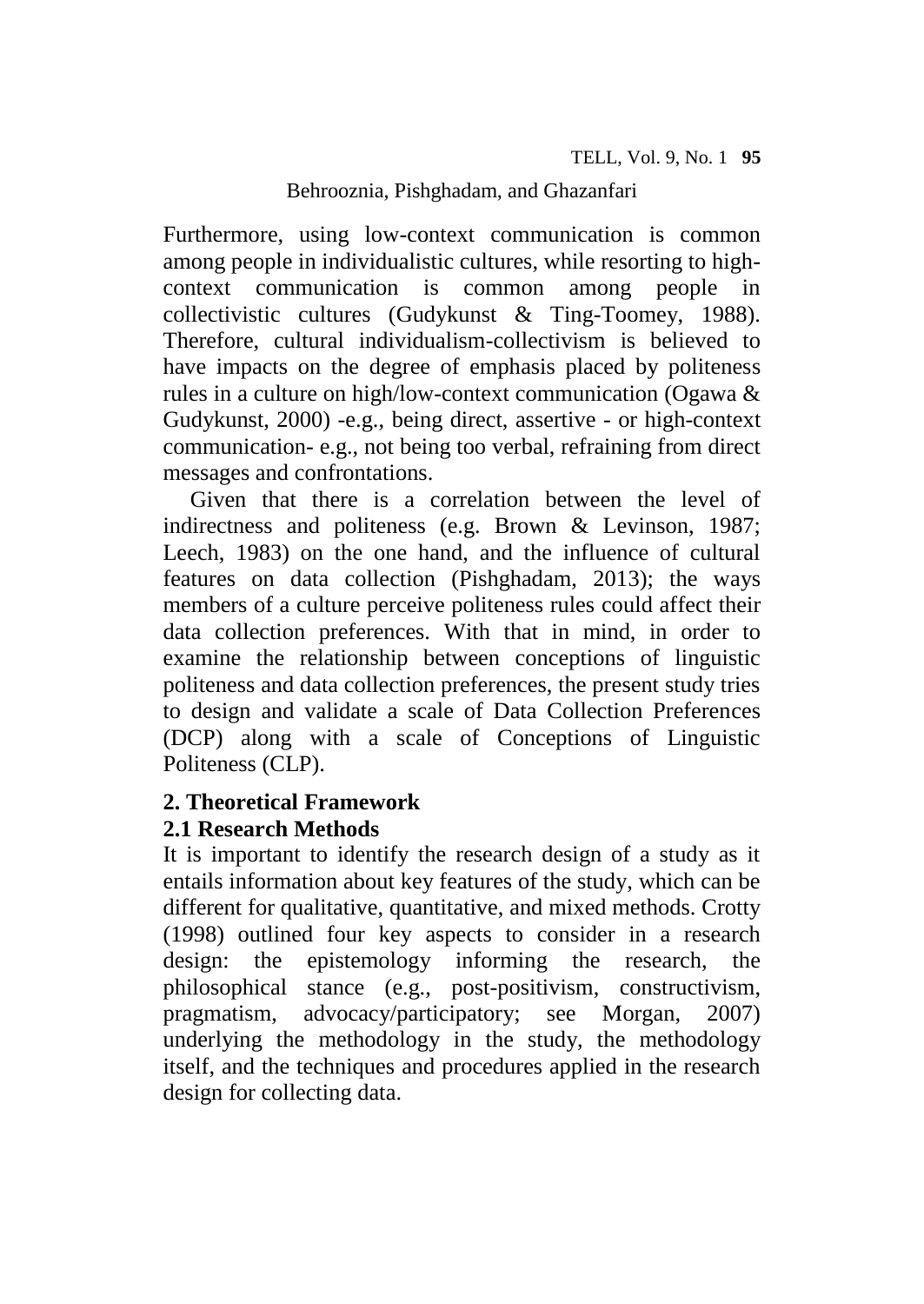Linguistic Politeness and its Relationship

Although data collection process is commonly applied in research, it is implemented in different ways, and for different purposes. Well-chosen and well-implemented methods for data collection and analysis are of utmost importance for all types of research. Therefore, qualitative studies try to collect and analyze qualitative data; quantitative studies resort to collecting and analyzing quantitative data; and so on.

Based on Crotty's (1998) categorization, the description of research designs can be as qualitative, quantitative, and mixed methods. In qualitative research methods, there is a focus on discovering and realizing the experiences, perspectives, and thoughts of participants, so qualitative research explores meaning, purpose, or reality (Hiatt, 1986). Qualitative research can be considered as a situated activity locating the observer in the world. It encompasses a set of interpretive, material practices such as "a series of representations, including field notes, interviews, conversations, photographs, recordings, and memos to the self" in order to make the world visible, thus, qualitative researchers study things in their natural settings with the aim of making sense of, or interpreting a phenomenon in terms of the meanings people attribute to it (Denzin & Lincoln, 2005, p.3).The fundamental feature of this inquiry is the existence of multiple 'truths' which are socially constructed (Lincoln & Guba, 1985). The nature of the qualitative research allows for a detailed exploration of a topic of interest in which information can be collected by a researcher through different data collection methods such as case studies, ethnographic work, interviews, protocol analyses, observations, narrations, and so on. The main premise in this approach is that a flexible and open research process and results driven inductively would be the outcome of the description of a series of the interactions among researchers and participants of the study in real settings (Harwell, 2013). Thus, qualitative research doesn't generally set "replicability and generalizability" as its goals (Harwell, 2013, p. 149).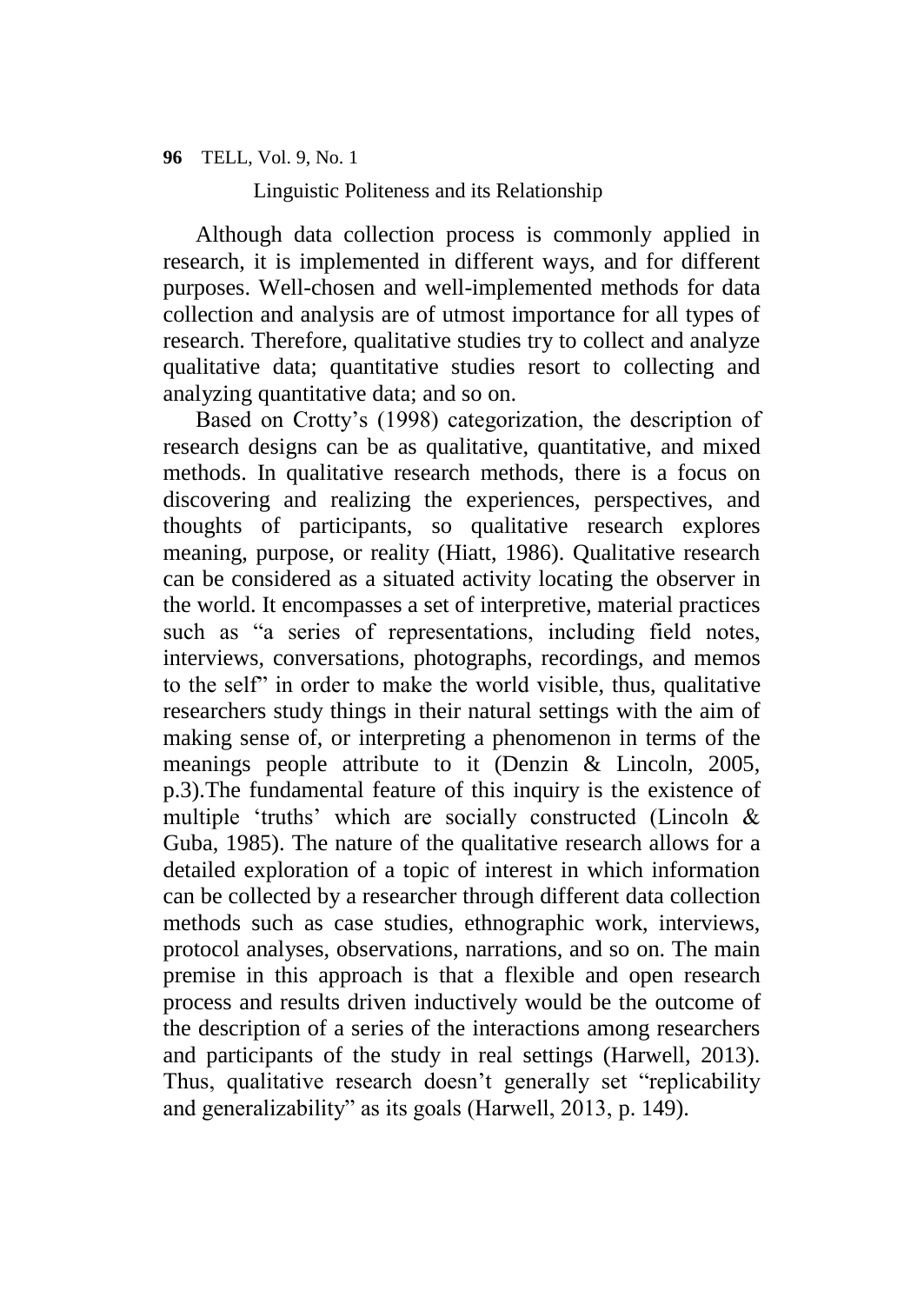On the other hand, quantitative research methods strive to maximize objectivity, replicability, and generalizability of findings which could facilitate prediction. In this approach, the researcher is expected to set aside his/her experiences, perceptions, and biases for ensuring objectivity in performing the study and drawing the conclusions. The use of instruments such as tests, surveys, questionnaires, checklists, and so on are common in quantitative studies to collect data. Inherent to quantitative studies is testing statistical hypotheses related to the research questions of interest based on the probability theory (Harwell, 2013). Since general inferences about a given population would be achieved through inferences made from tests of statistical hypotheses, these types of inquiries are mostly deductive in nature (Harwell, 2013). Furthermore, the underlying assumption in quantitative methods is that there exists a single 'truth', independent of human perception (Lincoln & Guba, 1985, as cited in Harwell, 2013).

Along with the qualitative versus quantitative dichotomy, mixed methods seek to combine the qualitative and quantitative methods in order to make the most of their differences for dealing with a research question (Harwell, 2013). Mixed methods can be traced back to the multi-trait, multi-method approach of Campbell and Fiske (1959, as cited in Teddlie & Tashakkori, 2009), in spite of being regarded as a relatively new methodology whose basic philosophical, methodological, and practical standards have evolved since the early 1990s (Tashakkori, 2009, as cited in Harwell, 2013).The advantage of using mixed methods research over the sole use of qualitative or quantitative data lies in collecting multiple kinds of data with different strategies and methods with strengths (Johnson &Turner, 2003, as cited in Harwell, 2013). In other words, mixed methods research provides the "opportunity to compensate for inherent method weaknesses, capitalize on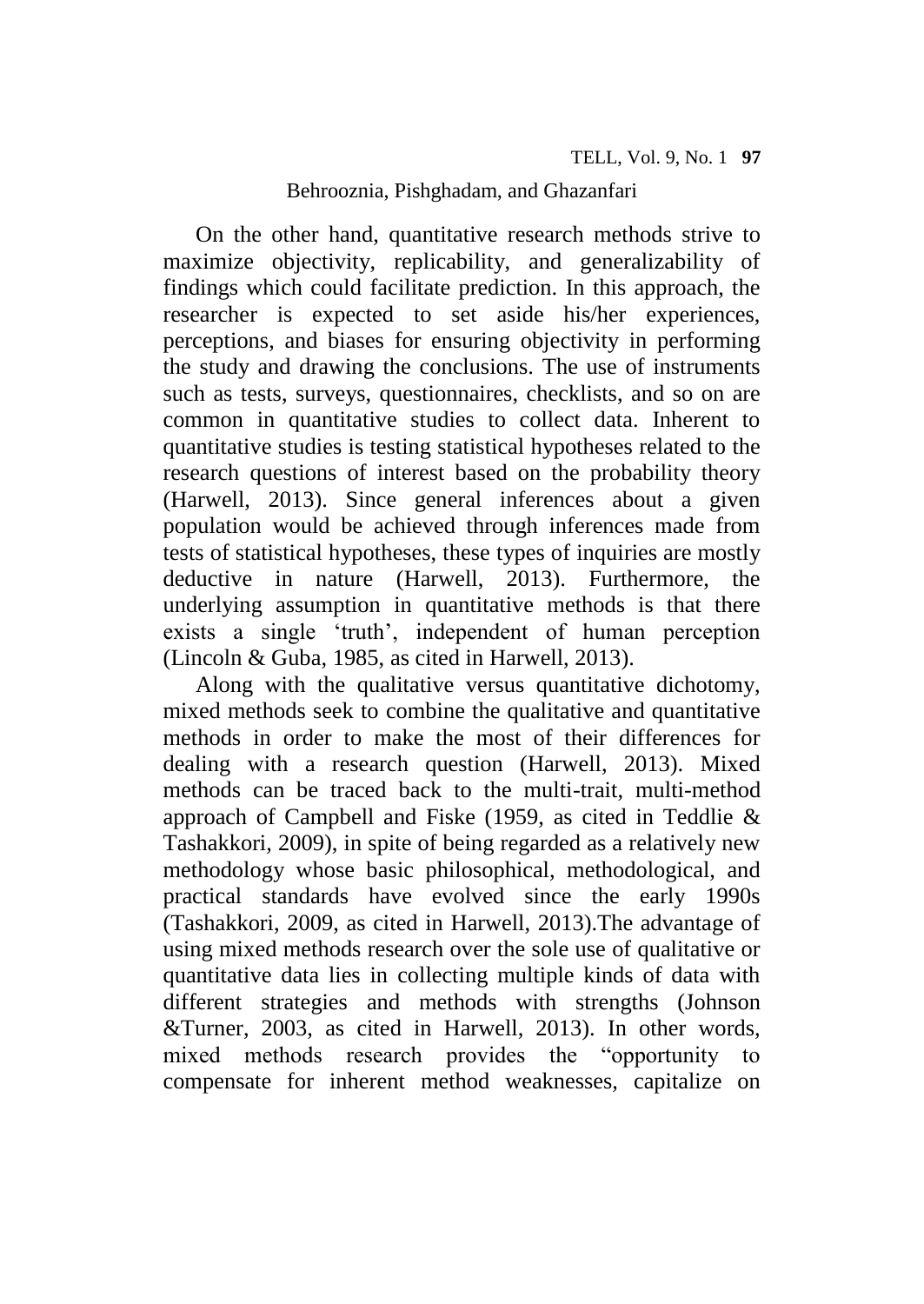Linguistic Politeness and its Relationship

inherent method strengths, and offset inevitable method biases" (Greene, 2007, p. xiii).

# **2.2 Politeness**

The enquiry into "what might be labelled linguistic 'politeness' entails the social dynamics of human interaction" (Kadar & Culpeper, 2010, p. 9).Scrutinizing the field of politeness studies in linguistics and particularly in pragmatics; we may identify two broad theoretical approaches to this concept. The first one can be called the 'traditional' view having the status of 'classics' in the field traces back to Gricean and speech-act theoretic view (Brown & Levinson, 1987; Lakoff, 1973; Leech, 1983). In this approach, there seems to be a shift from actual speakers to supposed model persons featured with rationality and face(Brown & Levinson, 1987; Lakoff, 1973; Leech, 1983). The underlying assumption in the traditional perspective is to view different cultures as internally homogeneous with regard to politeness realization and definition and as a result its measurement (Brown & Levinson, 1987; Lakoff, 1973; Leech, 1983).

Goffman (1955, 1967) was the pioneer in carrying out the first groundbreaking studies on interactional 'facework'. In Goffman's (1967) term, 'face' is defined as "the positive social value a person effectively claimsfor himself [sic] by the line others assume he has taken during a particularcontact" and 'facework' is regarded as the communicative action orienting to the speaker's and/or the addressee's face (p.5). In the 1970s, the sociopragmatic study of 'politeness'started most notably with Lakoff's groundbreaking papers (see Lakoff 1973, 1977). In the1980's, two seminal works were published, one by Brown and Levinson (1978, 1987) and the other by Leech (1983).Leech's politeness principle tries to compensate for the missing link between the Gricean Cooperative Principle and the problem of how to relate sense to force (Leech, 1983).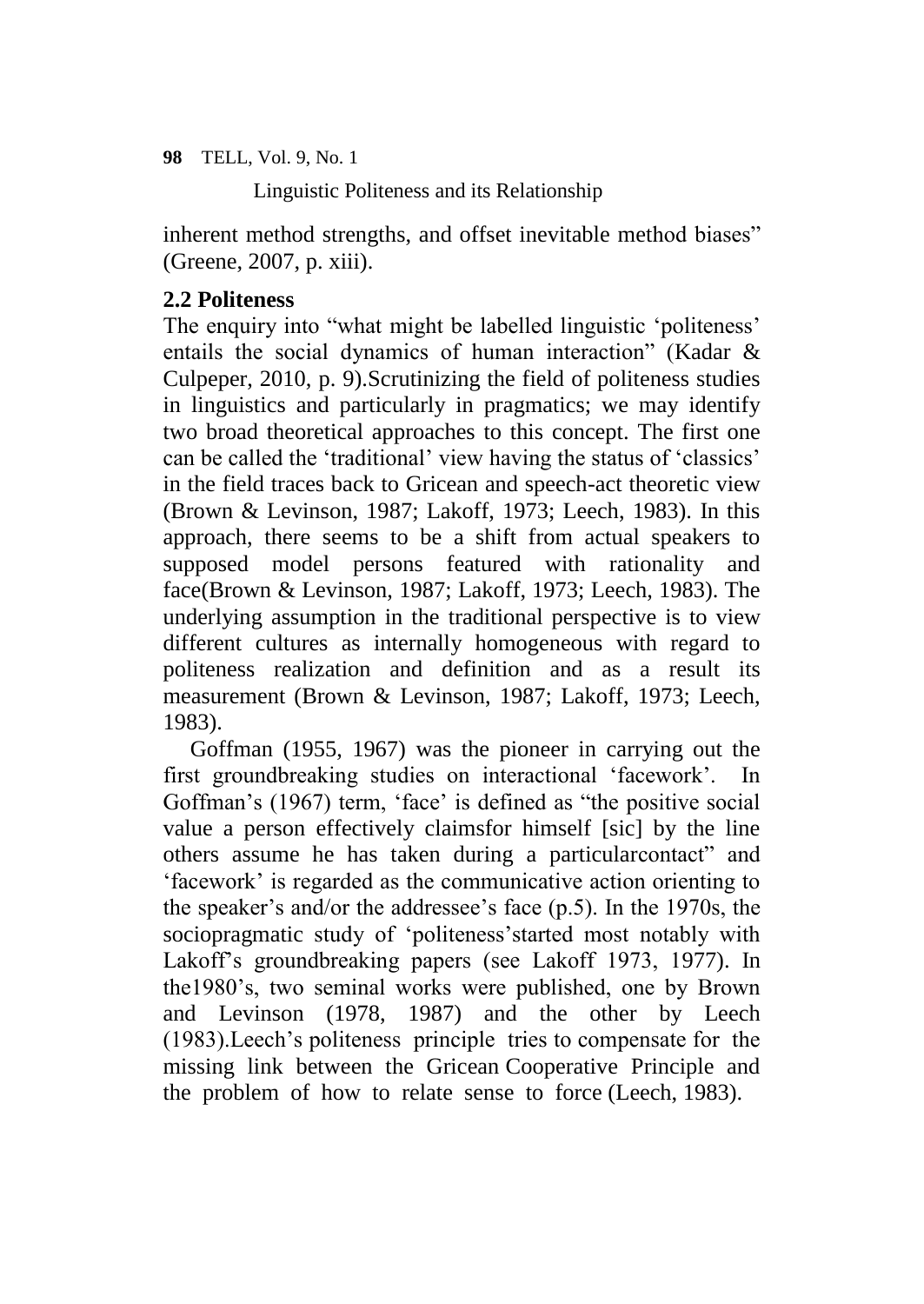However, Brown and Levinson's theory of politeness is considered as the most influential in offering a framework for the study of linguistic politeness (Watts, Ide, & Ehlich, 1992).Their paradigm is known as the face-saving view which differs from that of Leech in the sense that Leech's approach of politeness sets in a more general pragmatic theory, whereas Brown and Levinson's proposal is a comprehensive theory in which specific politeness strategies are realized through linguistic devices (Fraser, 1990).The theory of politeness proposed by Brown and Levinson (1987) is derived from three basic notions: "(a) the view of communication as a rational process, (b) Gricean Cooperative Principle and the conversational maxims, and (c) Goffman's (1967) notion of face" (p. 61).

Despite its seminal contribution to the field of linguistic pragmatics, Brown and Levinson's (1987) politeness model has been subjected to criticism by many researchers mainly on the grounds that the model is Anglo-biased, oriented towards individualistic, egalitarian cultures in the west rather than groupbased, collective, hierarchical cultures of some eastern communities (Watts et al., 1992).

Scollon and Scollon (1995) were among the scholars who took a cultural stance about politeness by stressing the assessment of the appropriate level of face in communication. They note that politeness is under the influence of factors such as "power, distance and the weight of the imposition" (p. 52). Scollon and Scollon (1995, pp. 54-55) postulate that based on the power difference  $(+p,-p)$  and the distance  $(+D,-D)$  between the participants, we have three types of politeness system:

1. "*Deference politeness system (-P, +D)":*Although the participants in this type of politeness system are considered to be of the same rank, they are at a distance. This system of relationship is characterized by being symmetrical (-P) at the equal social level and distant (+D) by applying independence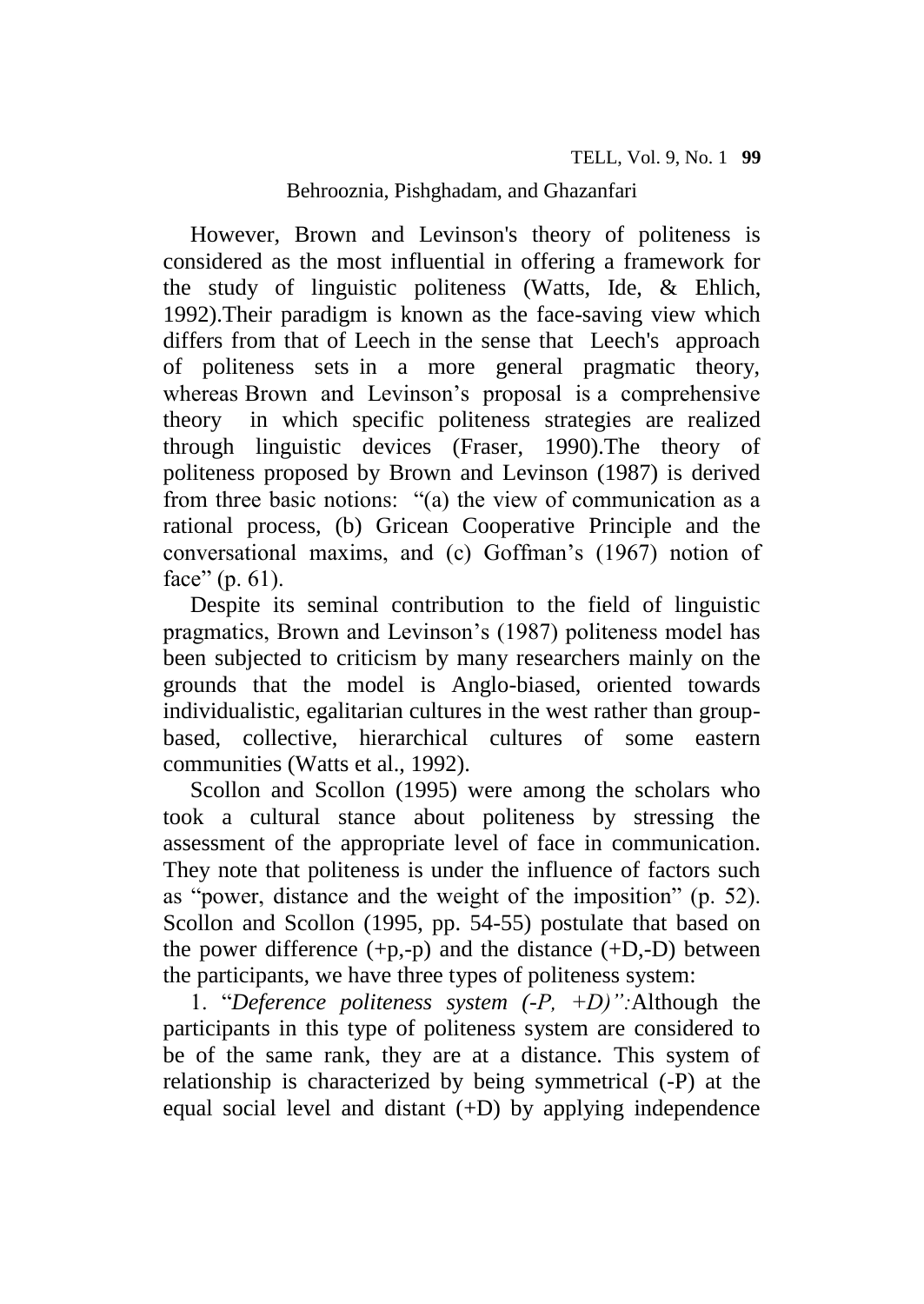Linguistic Politeness and its Relationship

strategy. For instance, two professors from two different countries meeting at a conference adhere to this system.

2. "*Solidarity politeness system (-P, -D)":*There is considerable use of involvement strategies here, as the participants feel lack of power difference (-P) and distance (-D) between themselves. The Solidarity politeness system is characterized by being symmetrical (-P) through having the same social level and close (-D) by applying involvement strategies. Two close friends are an example.

3. *"Hierarchical politeness system (+P, +/-D)":*Hierarchical politeness system is mainly observed when there is difference in social positions of the participants in the sense that one is in the super-ordinate position and the other in subordinate level. This system is characterized by being asymmetrical regardless of the distance seen between the participants. If the person is in a higher position, he/she applies involvement strategies while the person in the lower level implements independence strategy. This system is commonly seen in business, official and governmental relationships.

Since 2001, a new 'school' has been established within politeness research as the 'postmodern' or 'discursive' approach (e.g., Eelen, 2001; Mills, 2003; Watts, 2003)which has questioned many of the proposed concepts in the traditional approach to politeness (Kadar & Culpeper, 2010). The postmodern approach seeks to tackle the challenge introduced by increasing empirical evidence for the traditional view. Influenced by social theory, the post-modern view addresses the nature of politeness norms across cultures, and, basically, within cultures through stressing the role of the addressee in negotiating politeness at the micro-level jointly with the speaker (Eelen, 2001; Mills, 2003; Watts, 2003).

The post-modern theories' focus on first-order politeness people's common definitions of, and meta-linguistic judgments about- as well as the importance of situated evaluation for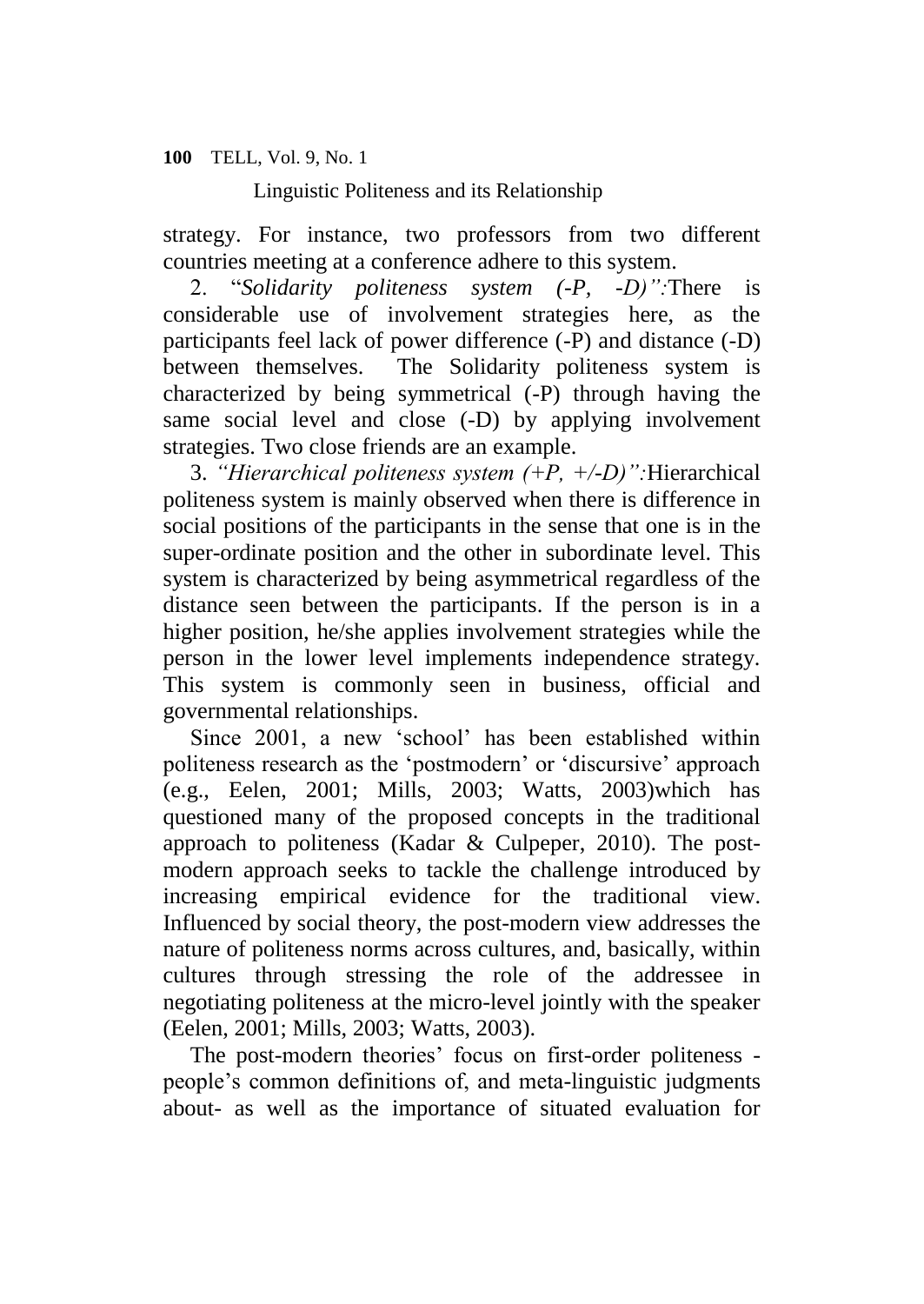politeness- incorporating Bourdieu's notion of habitus- inspired them both to reject the Gricean and speech-act theories (Eelen, 2001; Mills, 2003; Watts, 2003). The implication of adopting 'post-modern theories' is the fact that politeness is not always considered as a 'good' matter by participants (Watts, 2003); i.e. politeness itself can be assessed, and it can be regarded either a positive or a negative value denoting the attempt to manipulate a situation for one's own benefit (Terkourafi, 2005).

In short, the essence of postmodern perspective of politeness is a departure from following an "a priori predictive theory of politeness or a post-facto descriptive theory of politeness" (Watts, 2003, p. 142),as politeness is believed to be situationspecific. Furthermore, in this theory, it is believed that politeness and impoliteness should be considered as part of a continuum rather than polar opposites (Eelen, 2001; Mills, 2003; Watts, 2003); thus, a comprehensive theory on politeness should deal with covering both impolite and polite phenomena within its framework.

# **2.3 Setting the Scene: Iranian Society**

Living in an Eastern society, Iranians tend to enjoy and emphasize less individuality than Westerners, who favor individualism or self-identity over collectivity or group-identity. To illustrate, Kinnison (2001) contends that people in Eastern cultures consider themselves as part of networks (groupidentity) rather than being merely individuals (self-identity). The main aspects of social relationships in the Iranian culture are group consciousness and interdependence (see Koutlaki, 2002). This cultural preference for collectivity in Iran can trace back to the existence of extended families until recently and clans or tribal units until last century, as well as Iranians' rich social traditions and customs.

Thus, Iranian culture with rating 41 is closer to the collectivist than the individualist end of Hofstede's continuum of 'individuality vs. collectivity scale' (Hofstede, 2001).The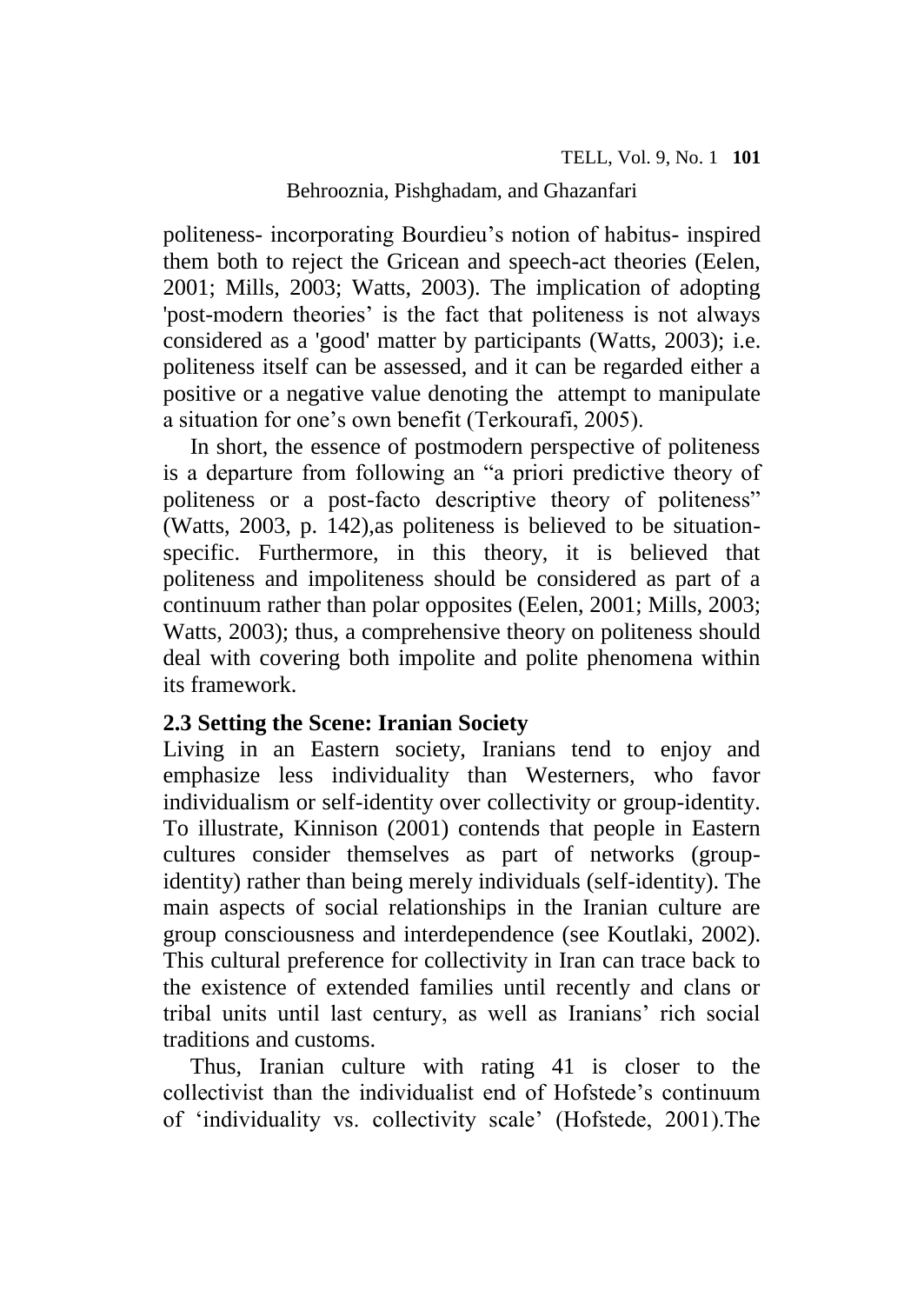Linguistic Politeness and its Relationship

concept of individualism is alien to Iranian culture (Eslamirasekh, 1993), due to the fact that in the Persian language, the term 'individualism' bears negative connotations and nearly carries the sense of selfishness and self- centeredness as opposed to 'collectivism' emphasizing the interdependence of all members of society as well as the well-being of the group. Furthermore, in line with Triandis' (1995) typology of individualism and collectivism on the basis of horizontal and vertical social relationships, It seems that adhering to horizontal collectivism in which interdependence, sociability, and common goals are highlighted (Singelis, Tdandis, Bhawuk, & Gelfand, 1995) is more common among Iranians rather than vertical collectivism which stresses hierarchical relationship (Chen, Meindl, & Hunt, 1997).

Based on Nanbakhsh's (2011) study, Iran is mainly a positive-politeness-oriented society which differs in its attitude to politeness from noticeably negative-politeness oriented societies. Similarly, Eslamirasekh (1993) postulates that "The use of positive politeness strategies in Persian stems from the value of group orientedness in Iranian culture" (p. 97). Consequently, in a society such as Iran where group values and collectivity are dominant, it is essential to improve, empower and sustain social ties and connections with other members of the society.

# **3. Purpose of the Study**

As it seems that cultural features such as politeness conceptions could affect data collection in research (Pishghadam, 2013), the present study is aimed at examining the relationship between conceptions of linguistic politeness and data collection preferences among Iranians. In so doing, the study seeks to design and validate two scales: a scale of data collection preferences along with a scale of conceptions of linguistic politeness.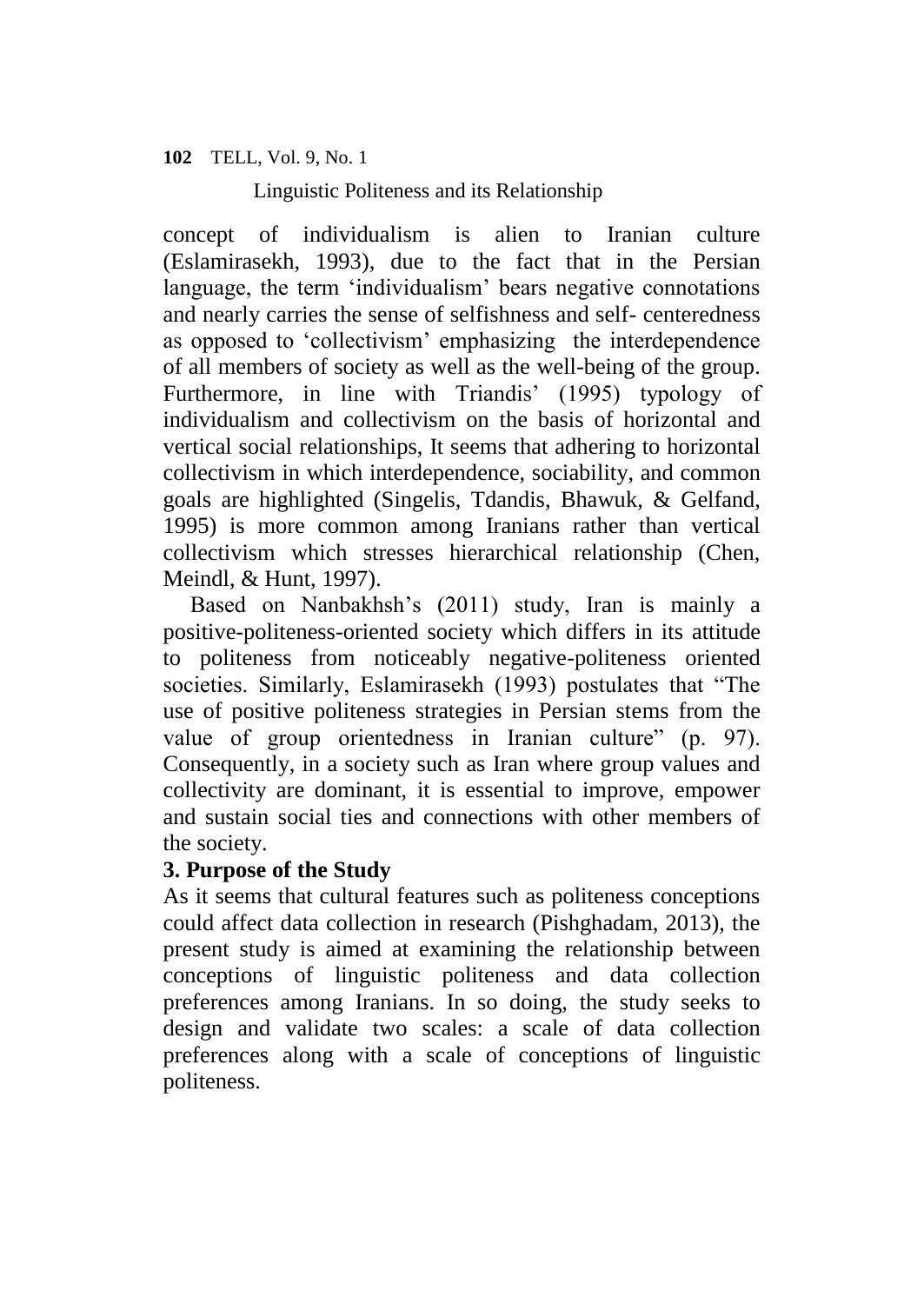The politeness scale was designed based on Scollon and Scollon's (1995) theory of deference, solidarity, and hierarchical politeness systems. In order to check the construct validity of politeness scale as well as research scale, Confirmatory factor analysis (CFA) was utilized and their reliability was checked using Cronbach's alpha. Finally, the relations between the CLP and the DCP scales are examined using Pearson productmoment correlation to shed more light on their nature.

# **4. Method**

# **4.1 Participants**

First for the purpose of designing and validating an emic scale of Iranians' conceptions of linguistic politeness, a total of 502individuals participated in the present study. They included 262 females, and 240 males. Their ages varied from 15 to 71. In line with the purpose of the study, the participants were chosen from different ages, educational levels, and occupations. Among this population, 199 individuals- 127 females, and 72 malesparticipated in the second phase of the study for designing and validating a scale of data collection preferences. They were either graduates or still students at M.A., M.S. or Ph.D. levels at different majors at different universities of Mashhad, Iran-Ferdowsi University of Mashhad, Imam Reza International University, and Islamic Azad University. The assumption underlying the selection of such participants was that, since in Iran, people practically become more familiar with research practice and its goals in post-graduate studies, they have a better understanding of research data collection methods at these levels. The participants were selected based on their willingness to participate.

# **4.2 Instrumentation**

# *4.2.1Conceptionsof Linguistic Politeness (CLP) Scale*

The authors developed and designed a scale (in Persian) based on Scollon and Scollon's (1995) theory of deference, solidarity,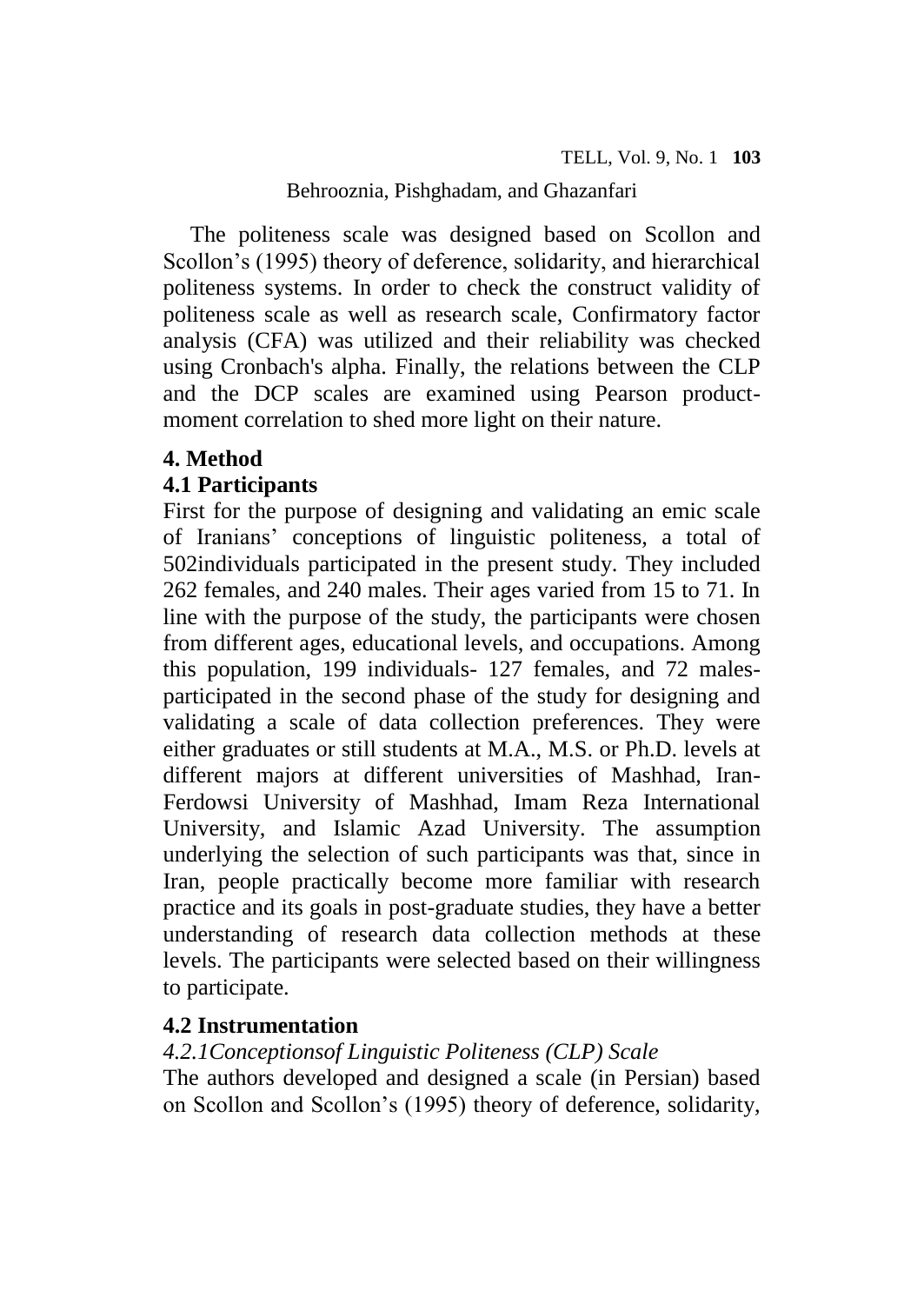Linguistic Politeness and its Relationship

and hierarchical politeness systems. There were 22 items in the initial model, Hierarchical Politeness System  $(HPS) = 8$  items, Deference Politeness System (DPS) =4 items, and Solidarity Politeness System  $(SPS) = 10$  items, as indicators of different types of politeness systems proposed by Scollon and Scollon (1995). HPS implies the situation in which there is an asymmetrical relationship  $(+P)$  between the participants, while they may or may not be at a distance  $(-/+D)$ . DPS denotes the relationship between the participants which is symmetrical (-P) and distant (+D), and finally SPS indicates the situation in which the participants have a symmetrical (-P) as well as close (-D) relationship.

Writing the items involved three steps. First, for assuring the content validity of the scale, a comprehensive review of the literature was done by the authors and the three types of politeness systems proposed by Scollon and Scollon (1995) were specified. According to Scollon and Scollon (1995) based on the power difference  $(+P,-P)$  and the distance  $(+D,-D)$ between the participants, there can be three types of politeness systems: deference politeness system  $(-P, +D)$ , solidarity politeness system (-P, -D), and hierarchical politeness system (+P, +/-D).Based on these politeness systems, items addressing deference, solidarity, and hierarchical politeness systems were written. Then, these features were operationalized and modified for Iranian society. Items refer to different situations in which a type of request or action was made. Participants responded to the items on a 5 point Likert-type scale ranging from 1 (most impolite) to 5(most polite). Afterwards, the CLP scale was piloted with 10 individuals to check its reliability as well as the appropriateness of the content. Having completed the questionnaire, the participants were asked to talk about the content of the scale, and whether it is comprehensible for them. Some modifications and rewordings were done in the items according to the participants' viewpoints. Then, the scale was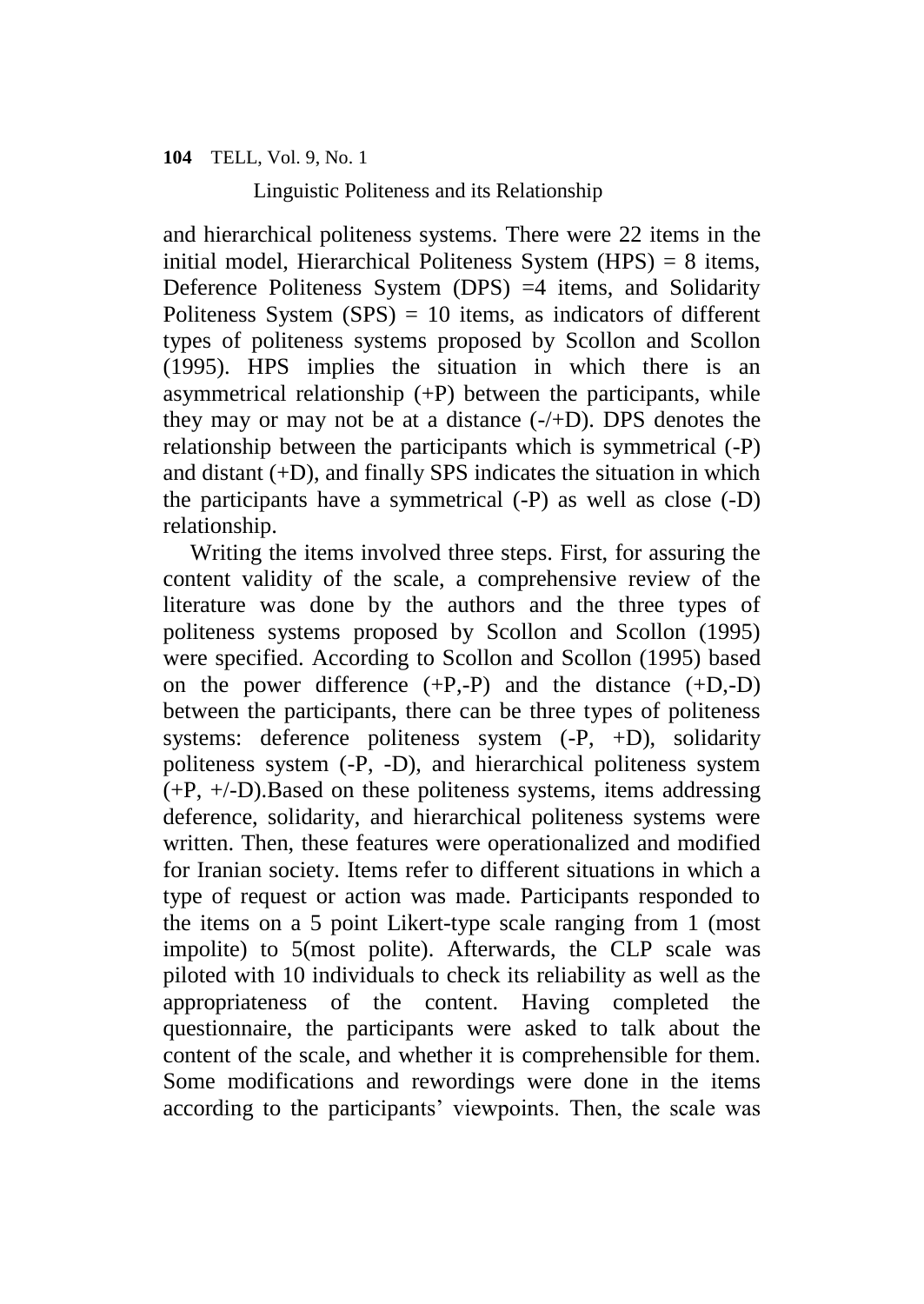administrated to another group of  $(n = 38)$  participants to check its internal consistency. Cronbach's alpha achieved for this sample was .89 which assured the researchers to proceed with data gathering to assess Iranians' conceptions of linguistic politeness. The reliability and validity of the scale for the main study are stated in the results section.

4.2.2 Data Collection Preferences (DCP) Scale

The authors developed and designed a scale (in Persian) based ondifferent data collection methods in research. Accordingly, 19 items entailing different research data collection methods were written. In writing the items, three steps were followed. First, having reviewed the related literature, for assuring the content validity of the scale, the authors tried to specify common research data collection methods applied in Iran. Moreover, the authors divided the items into explicit and implicit. The explicit items entail those in which there were direct verbal messages such as closed questionnaire, structured interview, protocol analysis while doing an activity, direct research questions, direct self-report, and direct observation. The implicit items included those in which there were indirect verbal messages such as open questionnaire, unstructured interview, and protocol analysis after doing an activity, indirect research questions, metaphor, narration, indirect self-report, and indirect observation. The assumption underlying such division was that since Iran is considered as a collectivistic country (see Eslamirasekh, 1993; Hofstede, 2001; Nanbakhsh, 2011) with the features of a highcontext society, there is a focus on indirect verbal messages (Hall, 1976) observing politeness rules. Having considered different data collection methods in Iran and the explicit and implicit dichotomy, items reflecting these features were written.

Afterwards, the items were operationalized and modified for the research settings. The items refer to the participant's preference for attending different research data collection methods. Participants responded to the items on a 5 point Likert-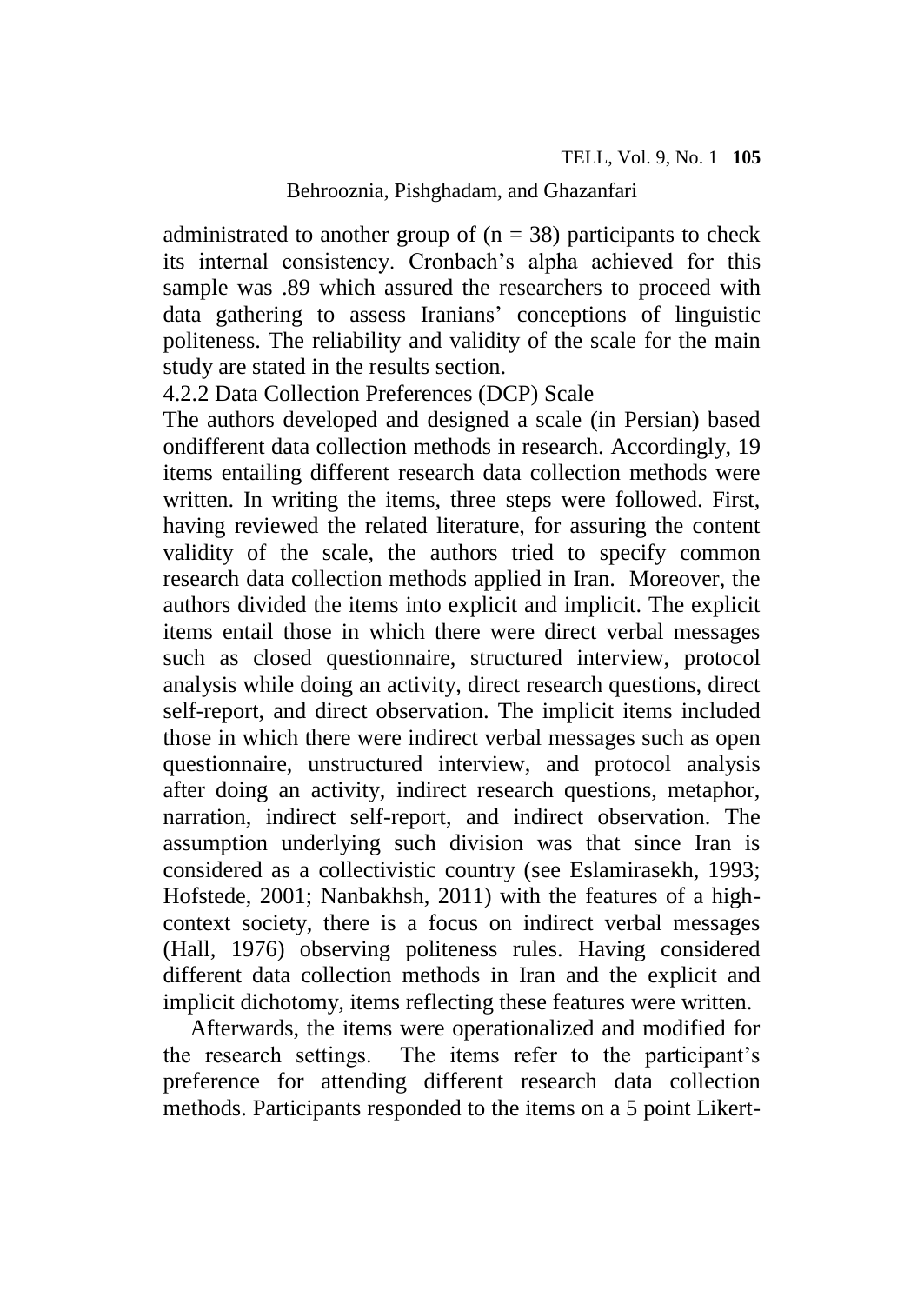Linguistic Politeness and its Relationship

type scale ranging from 1 (completely disagree) to 5 (completely agree). Then, 10 individuals took the DCP scale at the pilot phase of the study through which the reliability of the scale along with the suitability of the content were checked. Afterwards, some modifications and rewordings were performed in the items based on the participants' opinions about the comprehensibility of the items. Subsequently, in order to check the internal consistency of the scale, it was administrated to a group of 34 participants. Having calculated the internal consistency of the scale through Cronbach's alpha which was .84 for this sample, the researchers were ascertained to continue data gathering to measure Iranians' data collection preferences. The results section has dealt with the reliability and validity of the scale for the main study.

# **4.3. Procedure**

The CLP scale was given to different individuals with different ages as well as different educational and occupational backgrounds. Among these participants those who graduated or were studying at post-graduate levels were also given the DCP scale. Participants were informed that it was voluntary to fill the scales. Since Persian was the first language of all the participants, both scales were written in Persian to ascertain that they can understand and the content of the scales correctly and to increase their response rate. It took about 25 minutes to complete the two scales.

First, Amos 20 was utilized to check the construct validity of the scales using Confirmatory Factor Analysis (CFA) method. CFA takes a confirmatory hypothesis-testing approach to the data. Then, the fit of the model is assessed with different goodness of fit indices. In the present study, χ2/df, GFI, CFI, and RMSEA were used.

Then, in order to assess the relationship between the CLP and the DCP scales, Pearson product-moment correlation formula was used.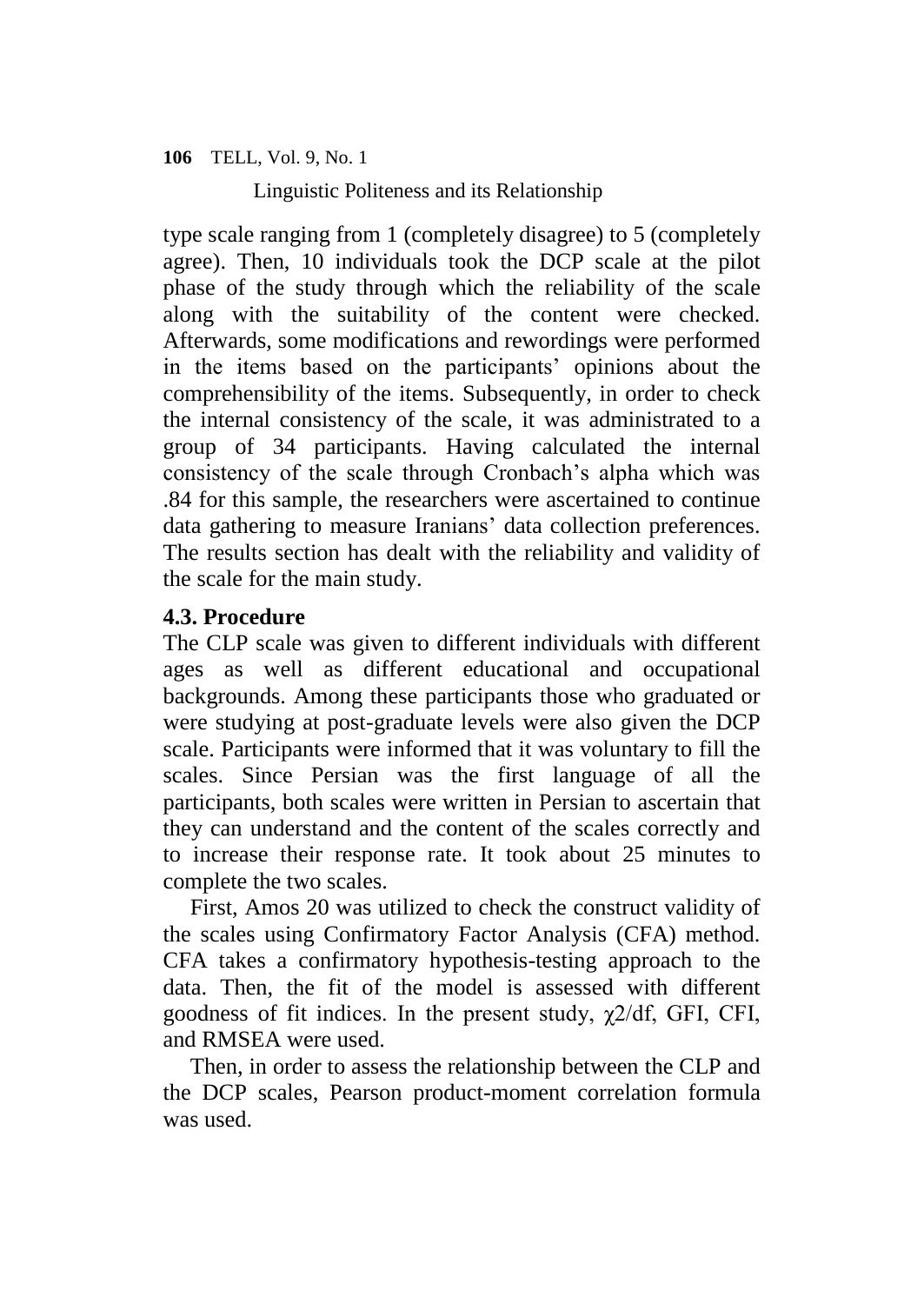# **5. Results**

This study was conducted to construct and validate a scale of conceptions of linguistic politeness as well as scale of data collection preferences, and to examine the relationship between the two devised scales.

# **5.1Validating the CLP Scale**

In order to assess the validity of the scale, CFA was used. Different goodness of fit indices are used to assess the fit of the model. In the present study,  $\chi$ 2/df, GFI, CFI, and RMSEA were utilized. To have a good fit model,  $\chi$ 2/df should be less than 3, GFI and CFI should be above .90, and RMSEA should be less than .08 (Kunnan, 1998).

A model based on the three factors of politeness scale was tested. There were 22 items in the initial model-HPS= 8 items, DPS=4 items, and SPS= 10 items. The initial model with all the items did not fit the data well, so some modifications were applied. All the items which had non-significant factor loadings were removed (h1, h4, s1, s2, s4,  $\&$  s7). The final result can be seen in Figure 1.



*Figure 1.*The results of CFA for the CLP scale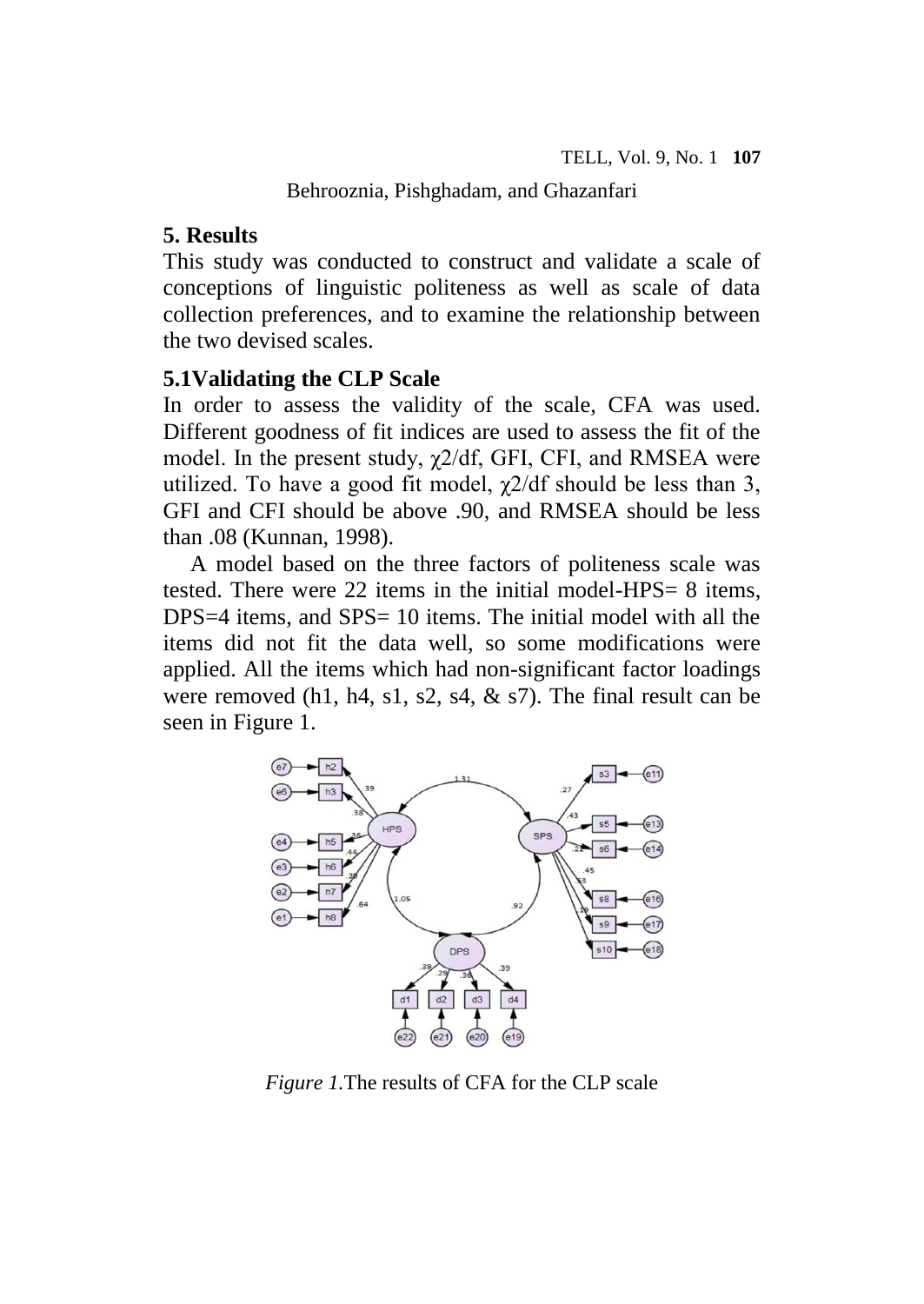Linguistic Politeness and its Relationship

The final model showed a moderate fit to the data (chisquare/df = 2.82, GFI = .91, CFI = .84, RMSEA = .07). Then the reliability was checked with Cronbach's alpha. The step-by step modifications can be seen in Table 1.

## Table 1

*Step-by-Step Modifications of the CLP Scale*

|                    | chi-square/df GFI CFI RMSEA |             |  |
|--------------------|-----------------------------|-------------|--|
| Initial model 3.26 |                             | .87 .82 .08 |  |
| Final model 2.82   |                             | 91 84 07    |  |

Results showed the following alphas for the subscales of politeness: HPS= .83, SPS=.88, DPS= .81.

In order to assess Iranians' conceptions of politeness, mean of the three politeness conceptions was taken into account. Mean of the three strategies conceptions can be seen in Table 2.

### Table 2

*Descriptive Statistics for the CLP Scale*

| N            |                  | Mean Standard deviation |
|--------------|------------------|-------------------------|
|              | HPS 502 2.87 .54 |                         |
| SPS 502 2.94 |                  | -49                     |
|              | DPS 502 3.56     | -49                     |

As Table 2 indicates, DPS has the highest mean  $(M= 3.56)$ among the three politeness conceptions and SPS (M= 2.94) and HPS (M = 2.87) have almost the same mean. Therefore, Iranians use this politeness system more than the other two types.

### **5.2. Validating the DCP Scale**

In order to assess the validity of the research scale, CFA was used. A model based on the two factors of the scale was tested.

The initial model comprised of 19 items-explicit=9 items and implicit=10 items. The initial model with all the items did not fit the data well, so some modifications were applied. All the items which had non-significant factor loadings were removed. In accordance, items1, 14, and 7 were omitted from explicit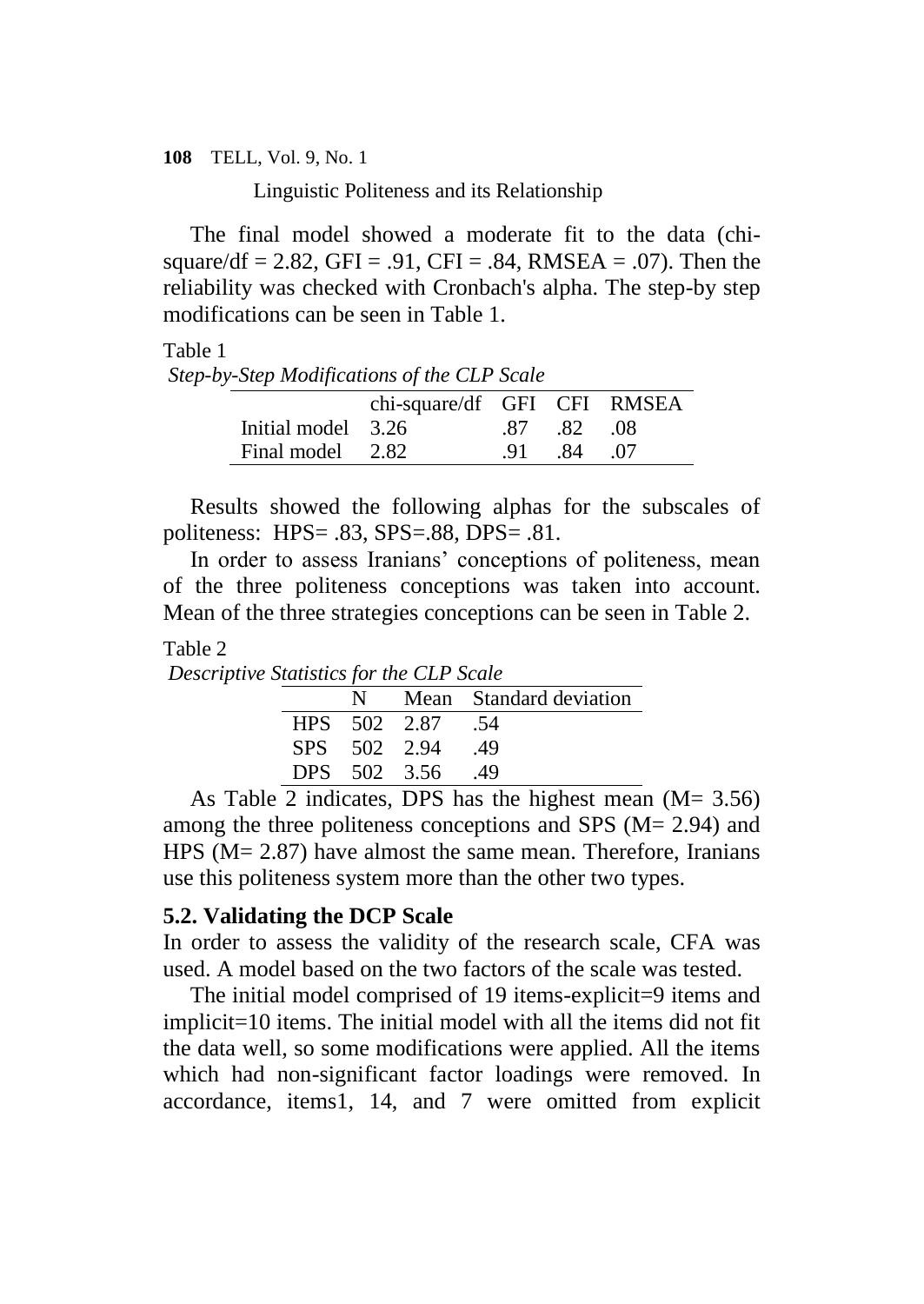subscale and items 4,9,16, and 17 were omitted from the implicit subscale. The final result can be seen in Figure2.



*Figure 2.* The results of CFA for the DCP scale

The final model showed good fit to the data (chi-square/df= 2.21, GFI= .95, CFI= .94, RMSEA= .07). The step-by step modifications can be seen in Table 3.

Then the reliability was checked with Cronbach's alpha. Results showed the following alphas for the subscales of politeness: implicit= .89, explicit= .86.

## Table 3

| Step-by-step Modificationsthe DCP Scale |                    |                             |      |       |       |  |  |
|-----------------------------------------|--------------------|-----------------------------|------|-------|-------|--|--|
|                                         |                    | chi-square/df GFI CFI RMSEA |      |       |       |  |  |
|                                         | Initial model 3.41 |                             | - 89 | $-91$ | - 08  |  |  |
|                                         | Final model 2.21   |                             | -95  | .94   | . .07 |  |  |

In order to assess the Iranians' data collection preferences, mean of the two research subscales (implicit and explicit) was taken into account. Mean of the two research subscales can be seen in Table 4.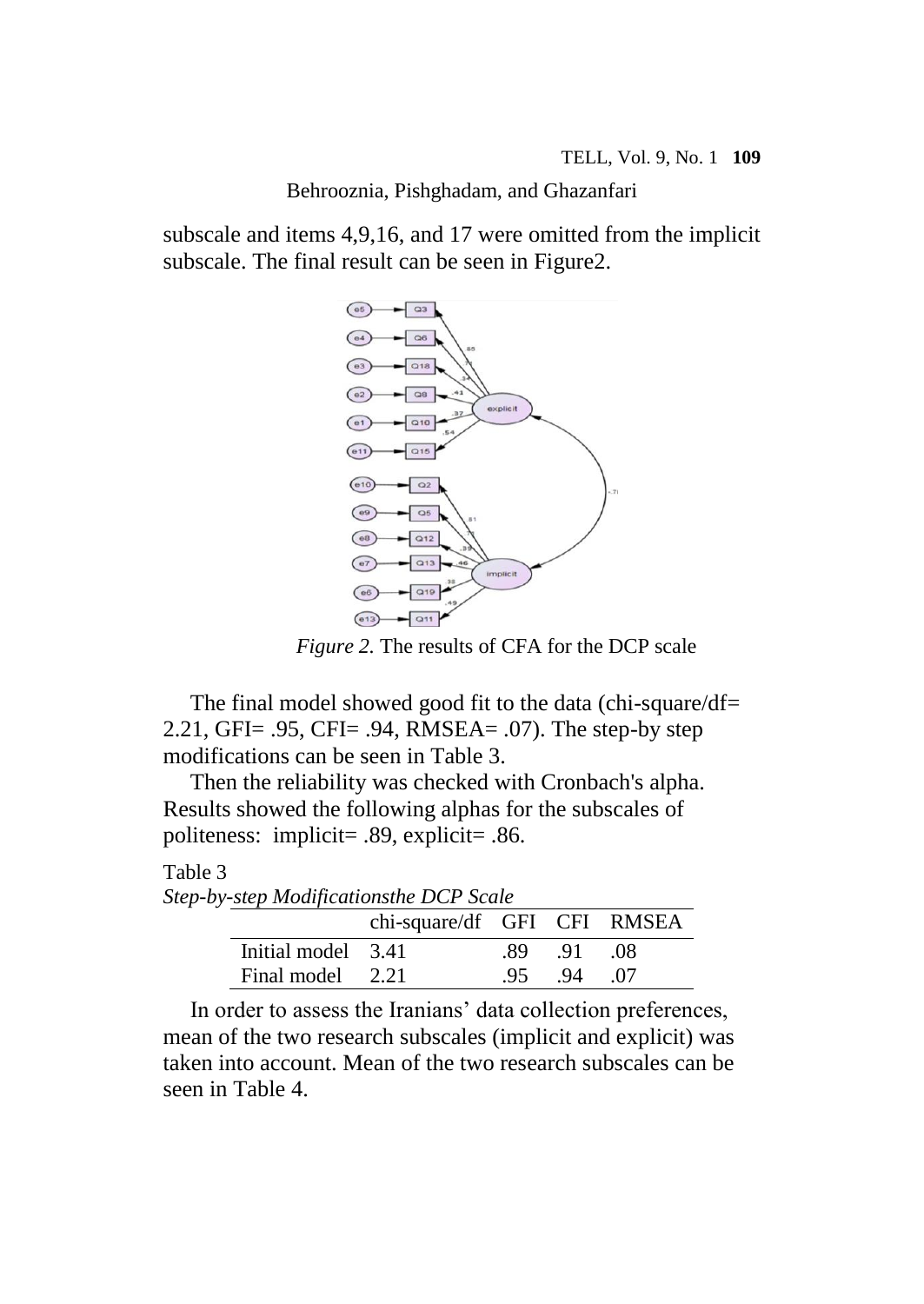Linguistic Politeness and its Relationship

Table 4

| <b>Descriptive Statistics for DCP Subscales</b> |                    |    |  |                         |  |  |  |  |  |
|-------------------------------------------------|--------------------|----|--|-------------------------|--|--|--|--|--|
|                                                 |                    | N. |  | Mean Standard deviation |  |  |  |  |  |
|                                                 | Explicit 199 19.40 |    |  | 3.37                    |  |  |  |  |  |
|                                                 | Implicit 199 26.74 |    |  | 4.33                    |  |  |  |  |  |

As Table 4 shows, implicit items have a higher mean (M=  $26.74$ ) compared to explicit items  $(M=19.40)$ . Therefore, while taking part in research, Iranians prefer to answer the implicit items more than the explicit ones.

# **5.3 Correlation**

In order to assess the relationship between the implicit and the explicit subscales of DCP with CLP subscales, Pearson productmoment correlation formula was used. The results can be seen in Table5.

Table 5

*The Relationship between the DCP and the CLP Scales* Research Items HPS SPS DPS Explicit .08 .05 -.03 Implicit .20\*\* .23\*\* .17\*

\*\* The mean difference is significant at the 0.01 level.

\* The mean difference is significant at the 0.05 level.

As Table5indicates, there is no significant relation between the explicit subscale of DCP with all sub-scales of CLP: HPS  $(r=.08, p>05)$ , SPS  $(r=.05, p>.05)$ , and DPS  $(r=.03, p>.05)$ . Then, the relationship between the implicit subscale of DCP and CLP subscales was examined. As Table 5 shows, there is a significant relation between the implicit subscale of DCP and all sub-scales of CLP: HPS ( $r = .20$ ,  $p < .01$ ), SPS ( $r = .23$ ,  $p < .01$ ), and DPS ( $r = .17$ ,  $p < .05$ ). Among the subscales of politeness, SPS ( $r = .23$ ,  $p < .01$ ) had the highest correlation with the implicit subscale of DCP.

Then, the relation between each single item of explicit and implicit DCP subscales was examined with CLP subscales. First, explicit items were examined.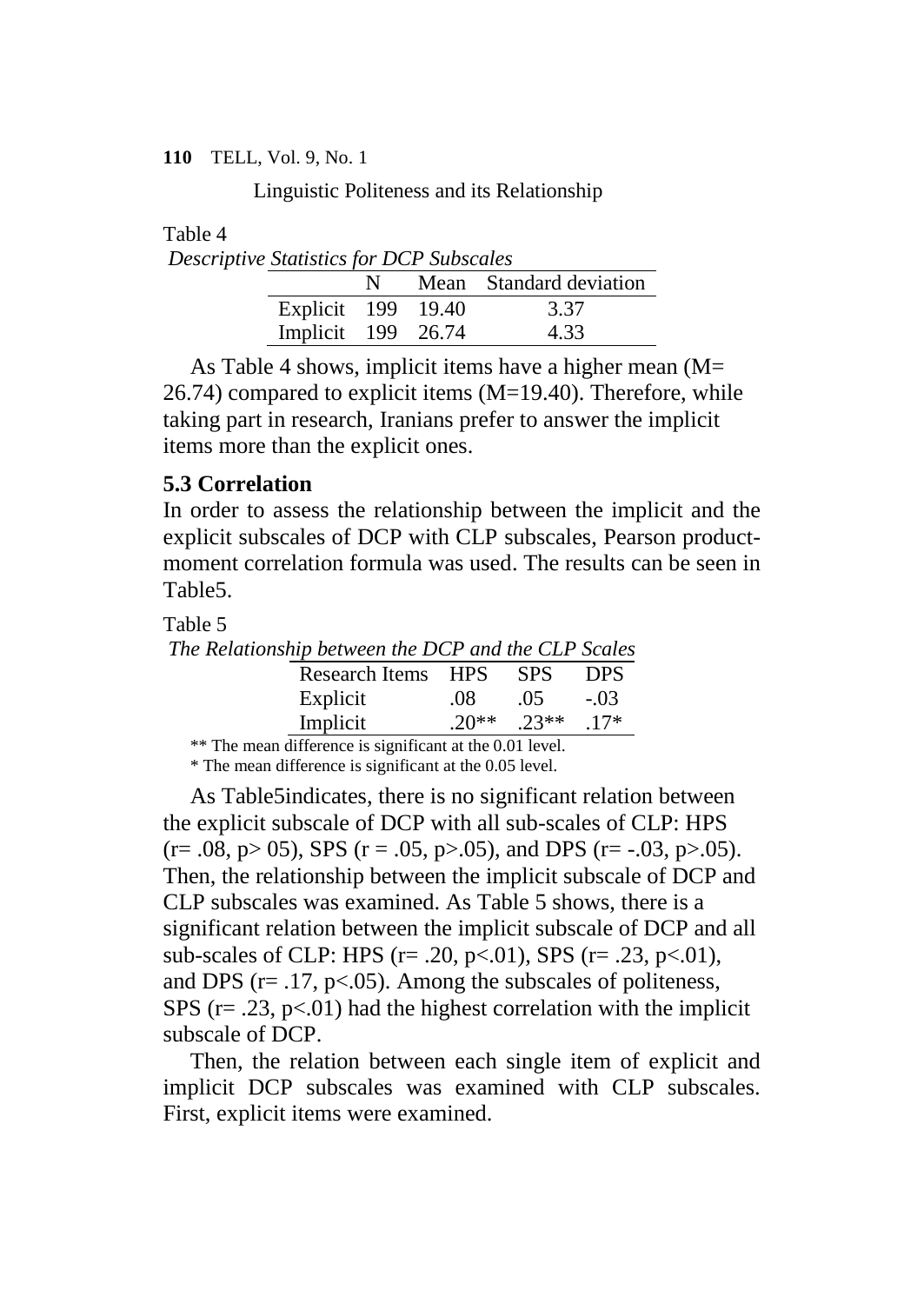Table 6

*The Relationship between Explicit Items of the DCP and the CLP Scales*

| pearco                                                                |            |            |            |
|-----------------------------------------------------------------------|------------|------------|------------|
| <b>Items</b>                                                          | <b>HPS</b> | <b>SPS</b> | <b>DPS</b> |
| 3. In research, I prefer to answer the items of closed -.02           |            | .05        | $-.01$     |
| questionnaire.                                                        |            |            |            |
| <b>6.</b> In research, I prefer to answer the items of structured .08 |            | .05        | .01        |
| interview.                                                            |            |            |            |
| 8. In research, I prefer to answer the items of protocol .08          |            | .06        | .08        |
| analysis while doing an activity.                                     |            |            |            |
| 10. In research, I prefer to answer the items which are .06           |            | .07        | .04        |
| stated directly and straightly.                                       |            |            |            |
| 15. In research, I prefer to answer the items of direct self- .07     |            | .03        | $-.03$     |
| report.                                                               |            |            |            |
| <b>18.</b> In research, I prefer to answer the items of direct -.02   |            | .00        | .07        |
| observation.                                                          |            |            |            |
| As Table 6 shows there is no significant relation between             |            |            |            |

As Table 6 shows, there is no significant relation between any explicit items of the DCP scale with CLP scale. Subsequently, the relations between implicit items of DCP scale and the CLP scale were examined.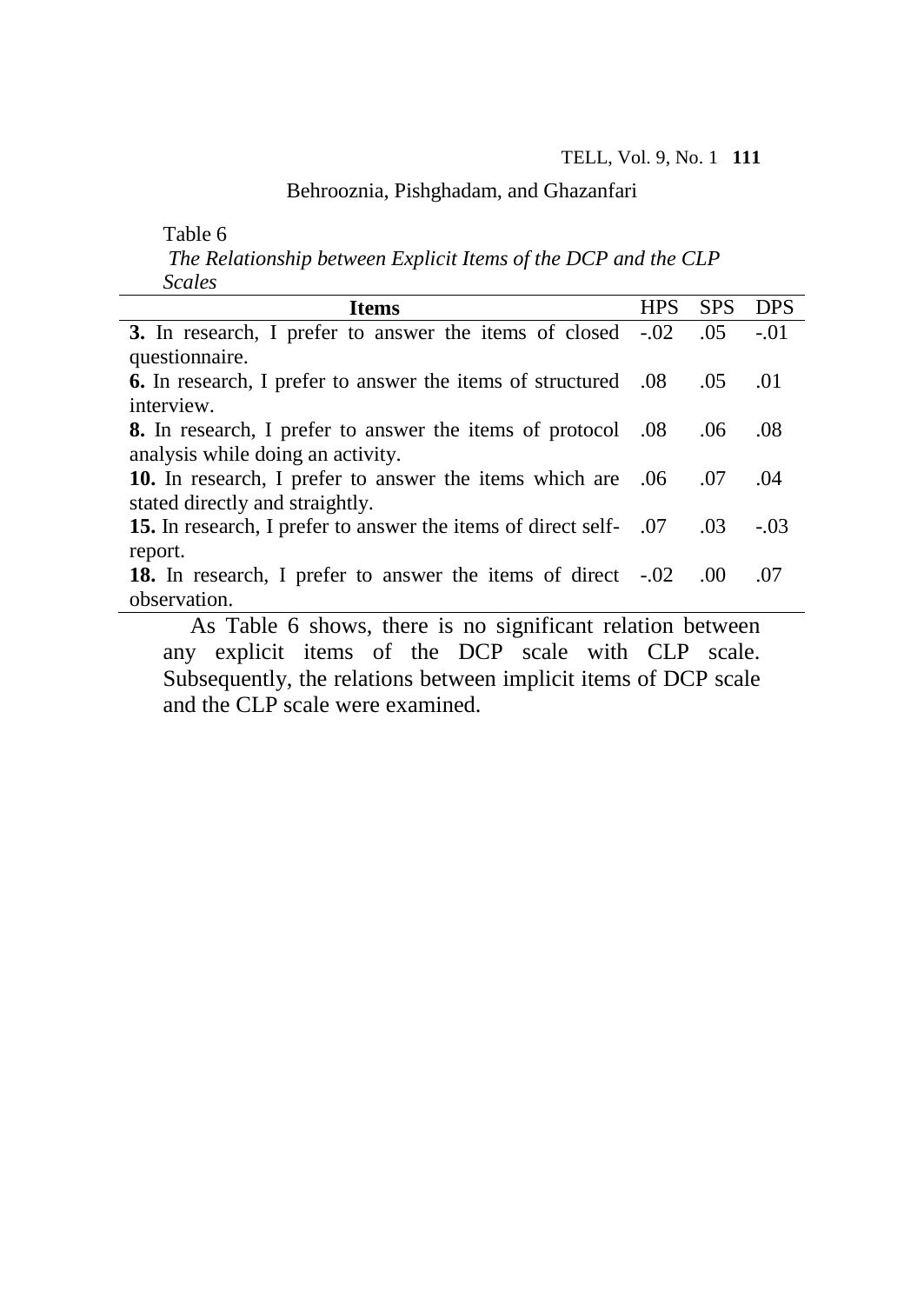Linguistic Politeness and its Relationship

#### Table 7

*The Relationship between Implicit Items of the DCP and the CLP Scales*

| <b>Items</b>                                                | <b>HPS</b> | <b>SPS</b> | <b>DPS</b> |
|-------------------------------------------------------------|------------|------------|------------|
| 2. In research, I prefer to answer the items of             | .06        | .04        | $-.06$     |
| open questionnaire.                                         |            |            |            |
| <b>5.</b> In research, I prefer to answer the items of -.04 |            | .04        |            |
| unstructured interview.                                     |            |            | $14*$      |
| 11. In research, I prefer to answer the items               | .07        | .09        | .11        |
| which are stated indirectly.                                |            |            |            |
| 12. In research, I prefer to answer the                     | .09        | $22**$     | -04        |
| metaphorical items.                                         |            |            |            |
| 13. In research, I prefer to answer the items of            | .06        | .03        | $-.05$     |
| narration.                                                  |            |            |            |
| <b>19.</b> In research, I prefer to answer the items of     | $.14*$     | $-11$      | $-12$      |
| indirect observation.                                       |            |            |            |

\*. The mean difference is significant at the 0.05 level. \*\*. The mean difference is significant at the 0.01 level.

\*. The mean difference is significant at the 0.05 level.

As Table 7 indicates, there is a significant relationship between item 19-indirect observation- (r= .14, p<.05) with HPS. Besides, there is a significant relationship between item 12 metaphorical items-  $(r = .22, p<.01)$  with SPS. Finally, item 5unstructured interview-  $(r = .14, p<.05)$  was found to have a significant relationship with DPS. No other significant correlations were found.

# **6. Discussion**

Substantial amount of research has been performed on discovering cultural patterns (Hofstede, 2001; Klein, 2003) and on the way cultural factors affect cognitive processes (Nisbett, 2003). In the same vein, it seems that data collection is under the influence of cultural factors such as politeness (Pishghadam, 2013), and there is mounting evidence that, although there may be some common underlying features, politeness is perceived differently across cultures (Almursy & Wilson, 2001; Ide, 1989;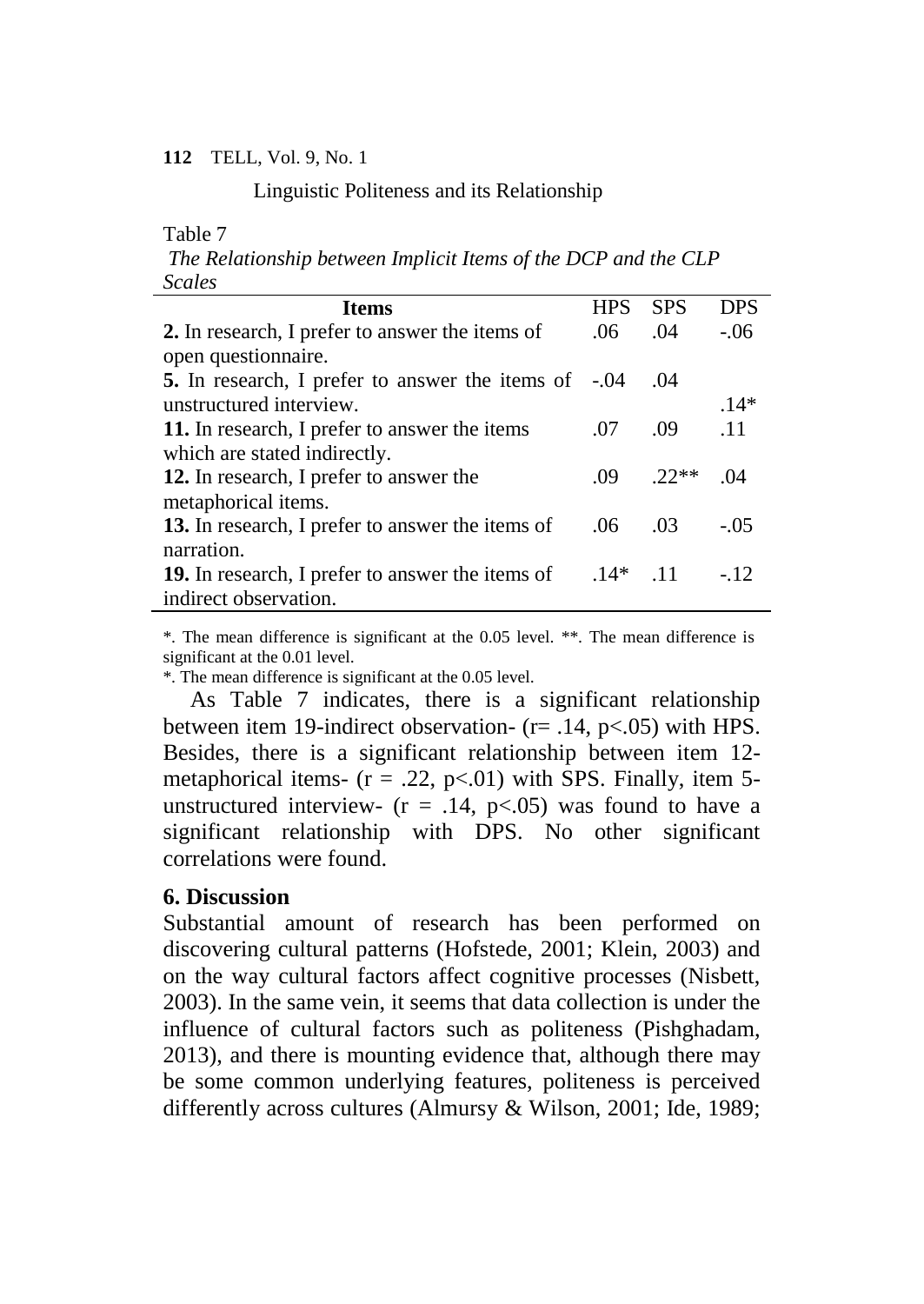Janney & Arndt, 1993; Lee-Wong, 2002; Matsumoto, 1989; Nwoye, 1989). Nevertheless,no validated scales have been designed for data collection preferences as well as conceptions of linguistic politeness in Iranian context. Therefore, to examine the relationship between data collection and linguistic politeness, this study attempted to devise and validate a research scale operationalizing Iranians' data collection preferences. In parallel, the present study tried to devise and validate an emic scale operationalizing Iranians' conceptions of linguistic politeness. Devising such scales through which CLP as well as DCP are derived would be of overriding importance as they are specifically designed and localized for the Iranian context. Finally, the relationship between the CLP and the DCP scales are examined.

In order to assess Iranians' data collection preferences, mean of implicit as well as explicit DCP subscales were taken into account. Results showed that the implicit items a higher mean compared to the explicit items. So, while taking part in research, Iranians prefer to answer the implicit items more than the explicit ones. The justification of this finding can be that, adhering to high-context communication is mostly seen among people in collectivistic cultures, while using low-context communication is common among people in individualistic cultures (Gudykunst & Ting-Toomey, 1988). Low-context communication focuses on direct verbal messages, while highcontext communication emphasizes indirect verbal messages and nonverbal messages (Hall, 1976). Consequently, collectivism with the feature of low-context communication has made Iranians prefer to be asked indirect and implicit questions rather than explicit and direct ones when they take part in research.

In the same vein, in order to assess Iranians' conceptions of linguistic politeness, the means of the three CLP subscales were taken into account. Deference Politeness System (DPS) has the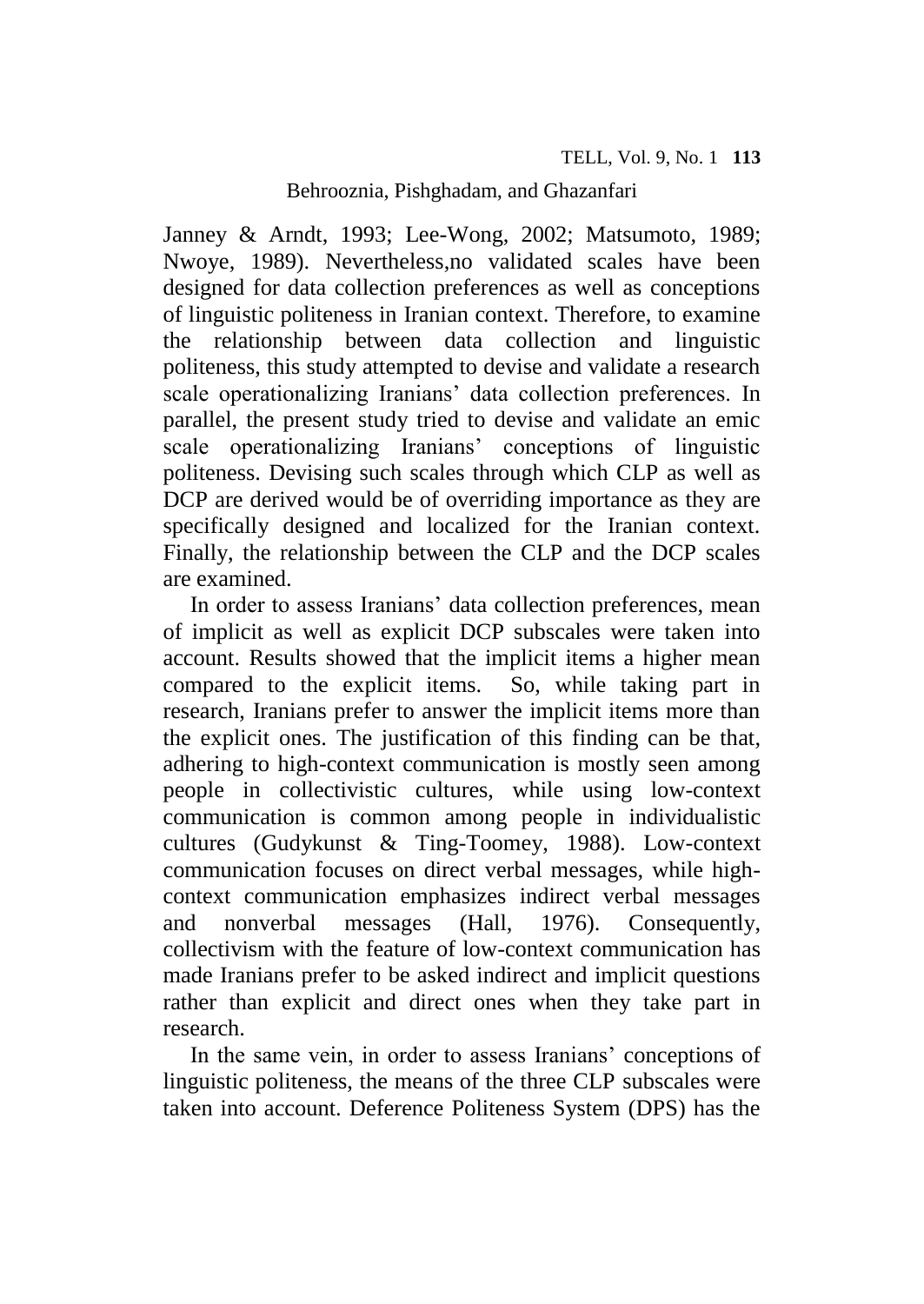Linguistic Politeness and its Relationship

highest mean among the three politeness subscales-DPS, HPS, & SPS-,thus Iranians tend to use this politeness system more than the other two types. Since individualism-collectivism is tied with cultural differences in managing face (Imahori, & Cupach, 1994; Ting-Toomey & Kurogi, 1998), and cultural individualism-collectivism directly influences cultural rules (Triandis, 1995), the ways members of a culture perceive politeness rules can be varied.

In the Iranian context, there is less emphasis on individuality compared to Westerners, and collectivity or group-identity rather than individuality or self-identity is prioritized (see Kinnison,2000). Group consciousness and interdependence set the main aspects of social relationships in the Iranian culture (see Koutlaki, 2002). As a result, horizontal collectivism stressing on interdependence, sociability, and common goals (Singelis, Tdandis, Bhawuk, & Gelfand, 1995) seems to be more favored in Iran than vertical collectivism in which hierarchical relationship is highlighted (Chen, Meindl, & Hunt, 1997).

Furthermore, Iranians struggle to be polite and show deference towards others according to cultural and social schema of face "âberu" and set it as their first priority in each and every aspect of their life (Sharifian, 2007). *Aberu,* or honour, as a powerful social force (O'Shea, 2000), entailing not only family possessions, appearance, etc., but also concerning about one's behavior, actions, and social identity, has compelled Iranians to maintain their face everywhere.

Finally, with respect to the last objective of the study, the relations between the implicit and the explicit DCP subscales with CLP subscales (HPS, DPS, &SPS) were checked using Pearson product-moment correlation formula. The results suggested no significant relation between the explicit subscale of DCP with all sub-scales of CLP, while there was a significant relation between the implicit subscale of DCP and all sub-scales of CLP. Therefore, it seems that Iranians' data collection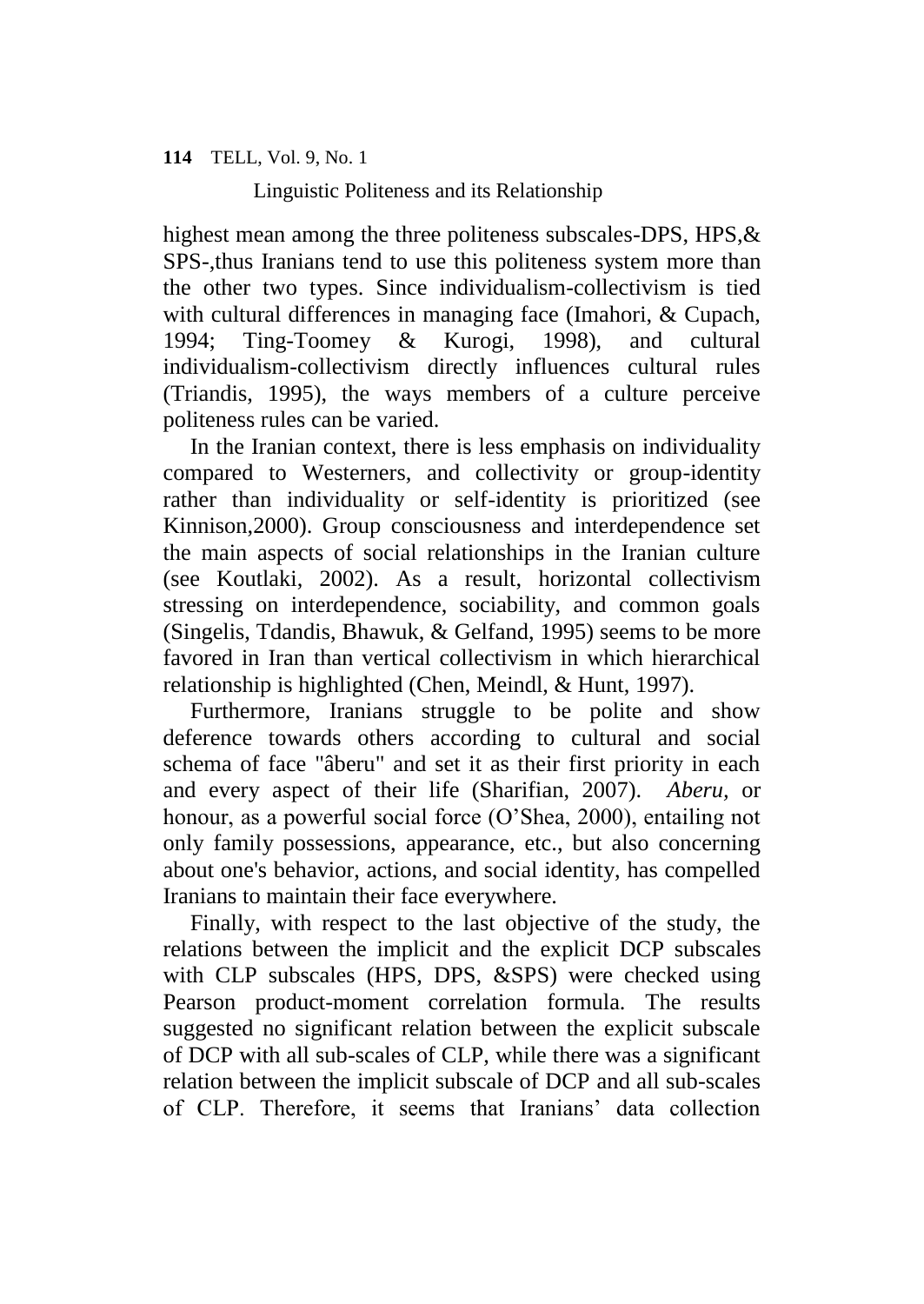preferences are under the influence of their conceptions of linguistic politeness. That is to say that, in the present study, the more polite people's conceptions get, their tendency to answer the implicit items in research increases. Therefore, among the cultural factors affecting cognitive processes (Nisbett, 2003), politeness conceptions deserve meticulous attention, as in a collectivistic and high-context society such as Iran, deductive focusing on relationship, synthetic reasoning, introspection, indirect, and non-linear thinking is highlighted (Hall, 1976).

Furthermore, examining the relation between each single item of the explicit and the implicit subscales of DCP with CLP subscales revealed that, there is no significant relation between any explicit items of DCP with CLP subscales, while there is a significant relationship between indirect observation with hierarchical politeness system. The assumption underlying this method of data collection is that the behavior under study is purposeful and entails deeper values and beliefs. Observation may vary from a highly structured, specified description of behavior organized by checklists (direct observation) to a more holistic notation of events and behavior (indirect observation) (Marshall & Rossman, 2010). Since indirect observation makes use of no predetermined observational checklist, the researcher has more elbow room to discover patterns underlying the studied behavior as well as relationships and complex interactions among variables (Marshall & Rossman, 2010). Therefore, in a collectivistic society such as Iran, people are more willing to take part in indirect observation as its features are in harmony with their culture focusing on relationship, synthetic reasoning, introspection, indirect, and non-linear thinking (Hall, 1976).

In addition, there is a significant relationship between metaphorical items -the highest correlation- with SPS.A metaphor is defined as a figure of speech associating something with an unrelated thing in order to emphasize the similarities between them. Since Iran is a high context culture focusing on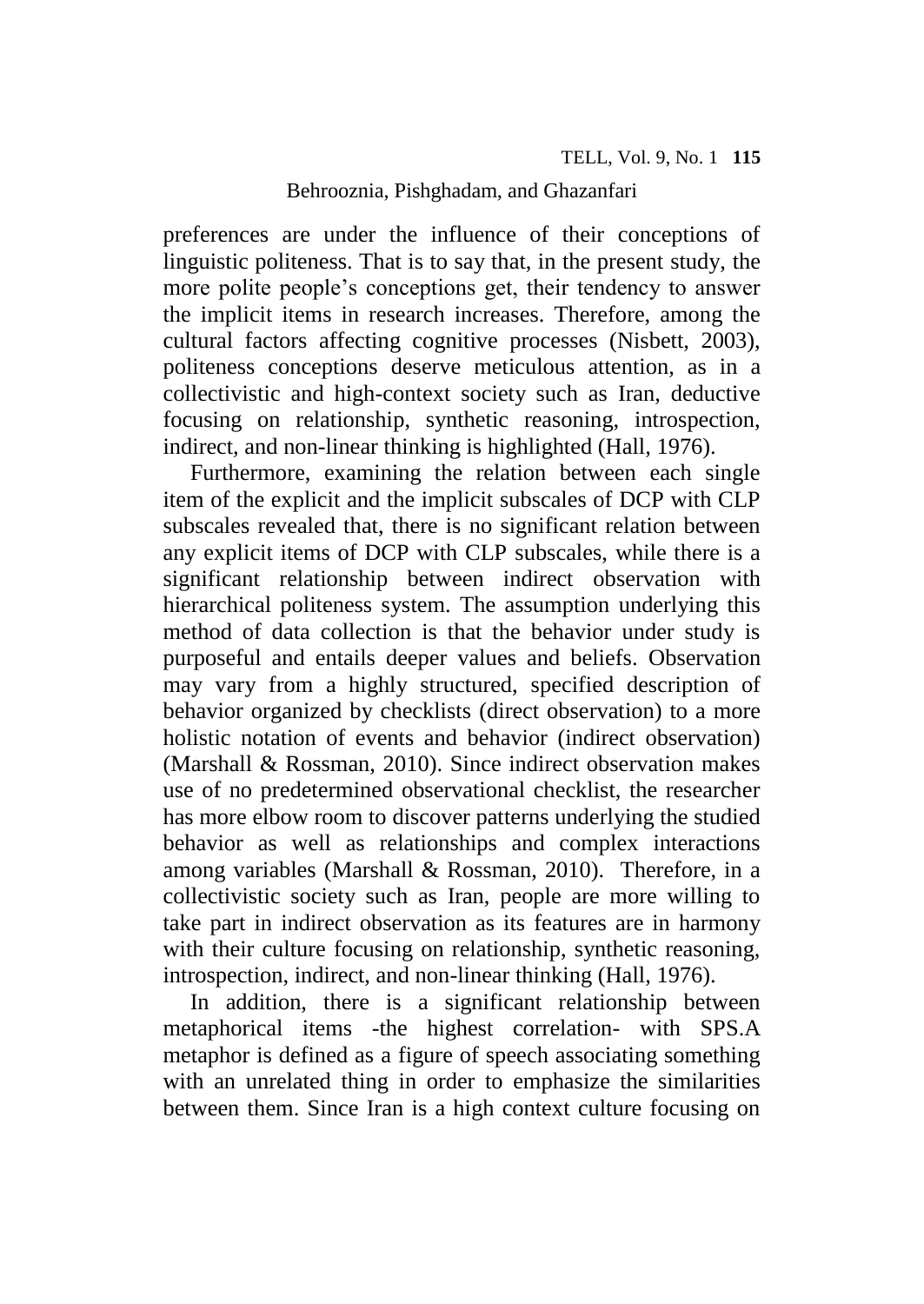Linguistic Politeness and its Relationship

indirect verbal messages (Hall, 1976) on the one hand, and there is a relationship between the level of indirectness and politeness (e.g. Brown & Levinson, 1987; Leech, 1983) on the other, indirect data collection methods such as metaphorical analyses are suitable to be used in the Iranian context (Pishghadam, 2013).

Finally, unstructured interviewhad a significant relationship with DPS. Interviewing is described as a conversation which has a purpose (Kahn & Cannell, 1957). It may vary in terms of a priori structure (structured)or the interviewee's responses to questions (unstructured or open-ended). In unstructured interview, the researcher seeks to uncover the participant's views while respecting the participant's framing and structuring of the responses, and conveying the attitude that his/her views are valuable and beneficial (Marshall & Rossman, 2010). The underlying assumption in unstructured interview is that the participant's point of view about the subject of interest should unfold as the participant views it- the emic perspective- rather than etic perspective formed by what the researcher views about the phenomenon of interest (Marshall & Rossman, 2010). The participants of the present study preferred to answer unstructured interview questions as in a collectivistic highcontext society like Iran, again, indirect way of thinking, reasoning, and introspection in order to observe politeness are highlighted.

The main implication of the findings of the present study is that western type of data collection should be used with great caution in Iran (Pishghadam, 2013), since these instruments have been validated in the west according to their individualistic, low-context, and inductive culture which has emphasis on categorization, analytic reasoning, self-disclosure, retrospection, direct, and linear thinking (Hall, 1976). On the contrary, ina collectivistic and high-context culture such as Iran, indirect verbal message, non-linear thinking, relationship, and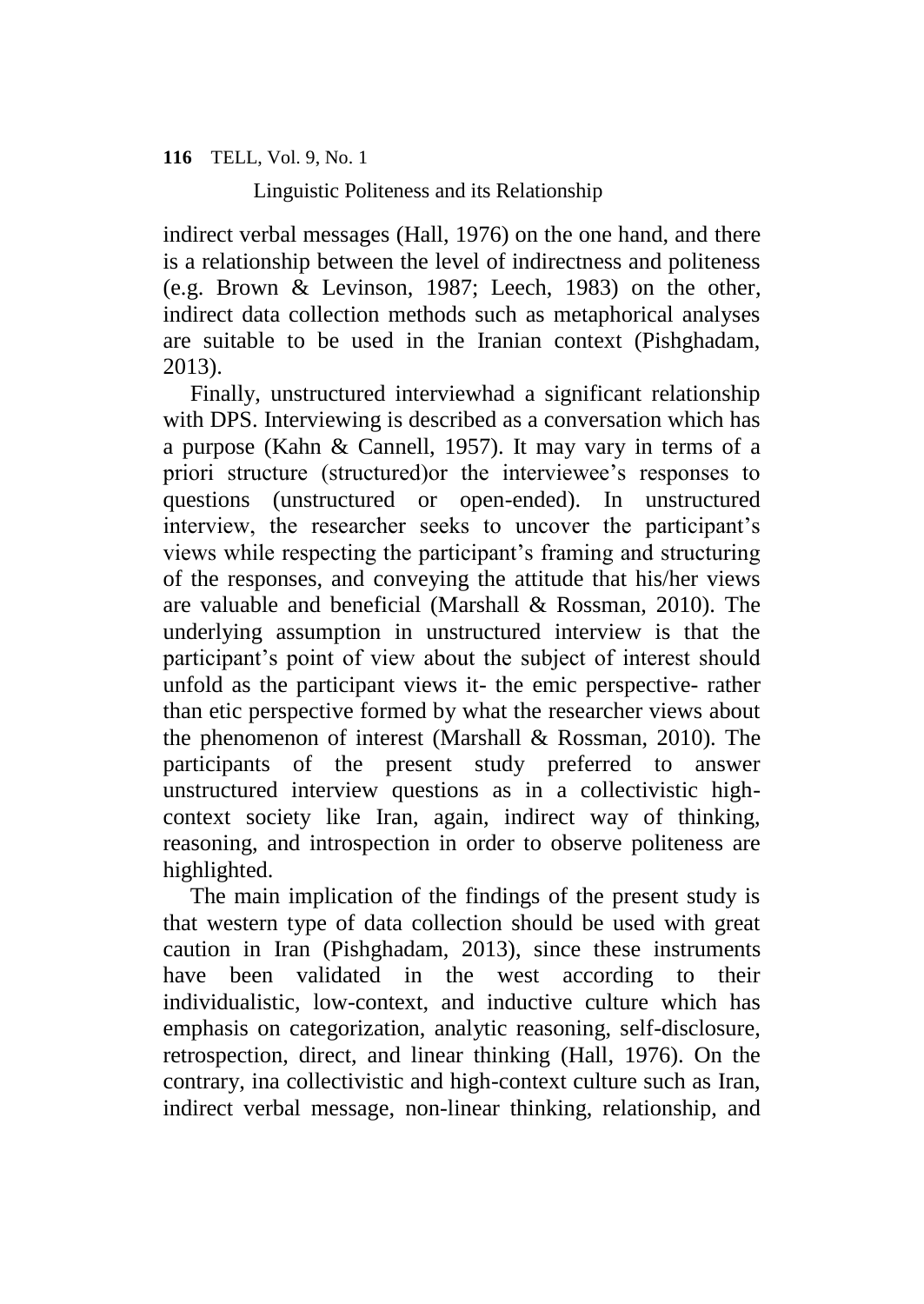interdependence are highlighted to observe politeness rules. Accordingly, using the instruments which are validated with etic approach criteria don't seem to be a proper and valid means of data collection in Iran, as the findings achieved through them are assumed to be affected by the conceptions of politeness among Iranians. Thus, based on the aforementioned findings, it seems reasonable for researchers to look for instruments localized for their own culture or at least try to implement etic standardized instruments with meticulous care by modifying and adapting their content to the features of their national culture.

The main attainment of the present study is to devise and construct two emic scales for Iranians' conceptions of linguistic politeness as well as Iranians' data collection preferences. Besides, the relations between these two scales have been studied to shed light on the use of emic data collection methods in Iran. However, there were some limitations in the present study. Researchers used Scollon and Scollon's (1995) theory of politeness systems for devising the CLP scale. Other theories or methods could be utilized for devising the CLP scale such as indepth interview, observation, field-notes, etc. Moreover, in this study Amos 20 was utilized to check the construct validity of the scales using CFA method. Future research can use other methods such as Item Response Theory (IRT) for validation process.

# **References**

- Alymursy, A.,& Wilson, J. (2001). Towards a definition of Egyptian complimenting. *Multilingua, 20*, 133-154.
- Brown, P., & Levinson, S. (1978). Universals in language usage: Politeness phenomenon. In E. Goody (Ed.), *Questions and politeness: Strategies in social interaction* (pp. 56- 289). Cambridge, U.K.: Cambridge University Press.
- Brown, P., & Levinson, S. (1987). *Politeness: Some universals in language usage*. Cambridge, U.K.: Cambridge University Press.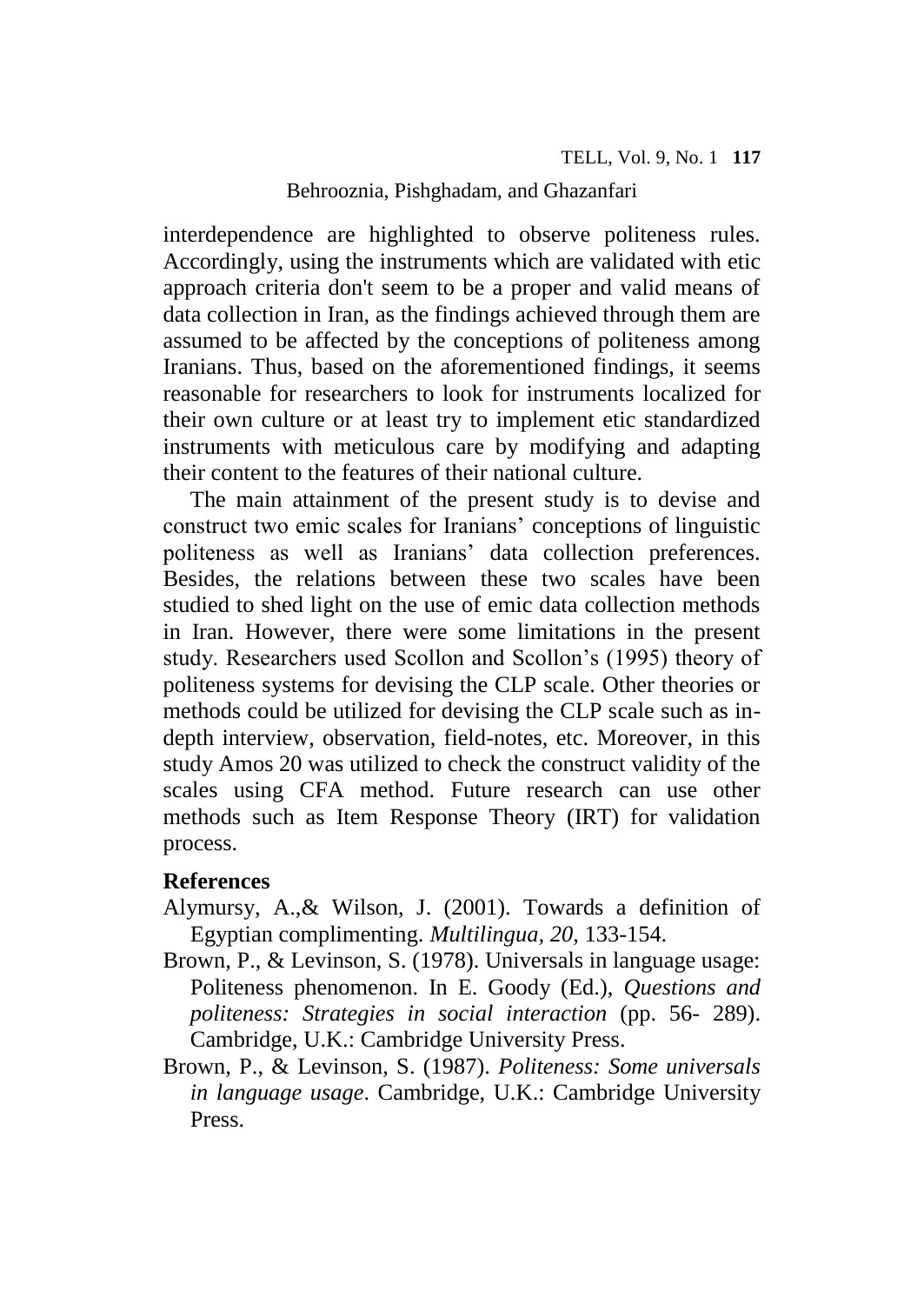Linguistic Politeness and its Relationship

- Chen, C. C, Meindl, J. R..& Hunt, R. G. (1997). Testing the effects of vertical and horizontal collectivism: A study of reward allocation preferences in China. *Journal of Cross-Cultural Psychology, 28*, 44-70.
- Crotty, M. (1998).*The foundations of social research: Meaning and perspective in the research process.* London: Sage Publications.
- Denzin, N. K., & Lincoln, Y. S. (2005). Introduction. In N. K. Denzin & Y. S. Lincoln (Eds.), *The SAGE handbook of qualitative research* (3rd ed., pp. 1–29). Thousand Oaks, CA: Sage.
- Eelen, G. (2001). *A critique of politeness theories.* Manchester/ Northampton: St. Jerome Publishing.
- Eslamirasekh, Z. (1993). A cross-cultural comparison of the request speech act realization patterns in Persian and American English. *Pragmatics and language learning, 4*, 85-103.
- Fraser, B. (1990). Perspectives on politeness. *Journal of Pragmatics,14*, 219–236.
- Goffman, E. (1955). On face-work: An analysis of ritual elements in social interaction. *Psychiatry: Journal of Interpersonal Relations,18*(3), 213-231.
- Goffman, E. (1967). *Interactional ritual: Essays on face-to-face behaviour.* New York: Anchor Books.
- Goodenough, W. (1970). *Description and comparison in cultural anthropology*. Chicago: Aldine.
- Greene, J. C. (2007). *Mixed methods in social inquiry*. New York: Wiley.
- Gudykunst, W. B., & Ting-Toomey, S. (1988). *Culture and interpersonal communication.* Newbury Park, CA: Sage.
- Hall, E.T. (1976). *Beyond culture*. Garden City. NY: Doubleday.
- Harris, M. (1979). *Cultural materialism: The struggle for a science of culture.* New York: Vintage.
- Harwell, M. R. (2013). Research design in qualitative/quantitative/ mixed methods. In C.F. Conrad & R. C. Serlin (Eds.), *The Sage handbook for research in education: Pursuing ideas as the keystone of exemplary inquiry* (pp. 147-182).Sage Publications.
- Hiatt, J. F. (1986). Spirituality, medicine, and healing. *Southern Medical Journal,79*, 736–743.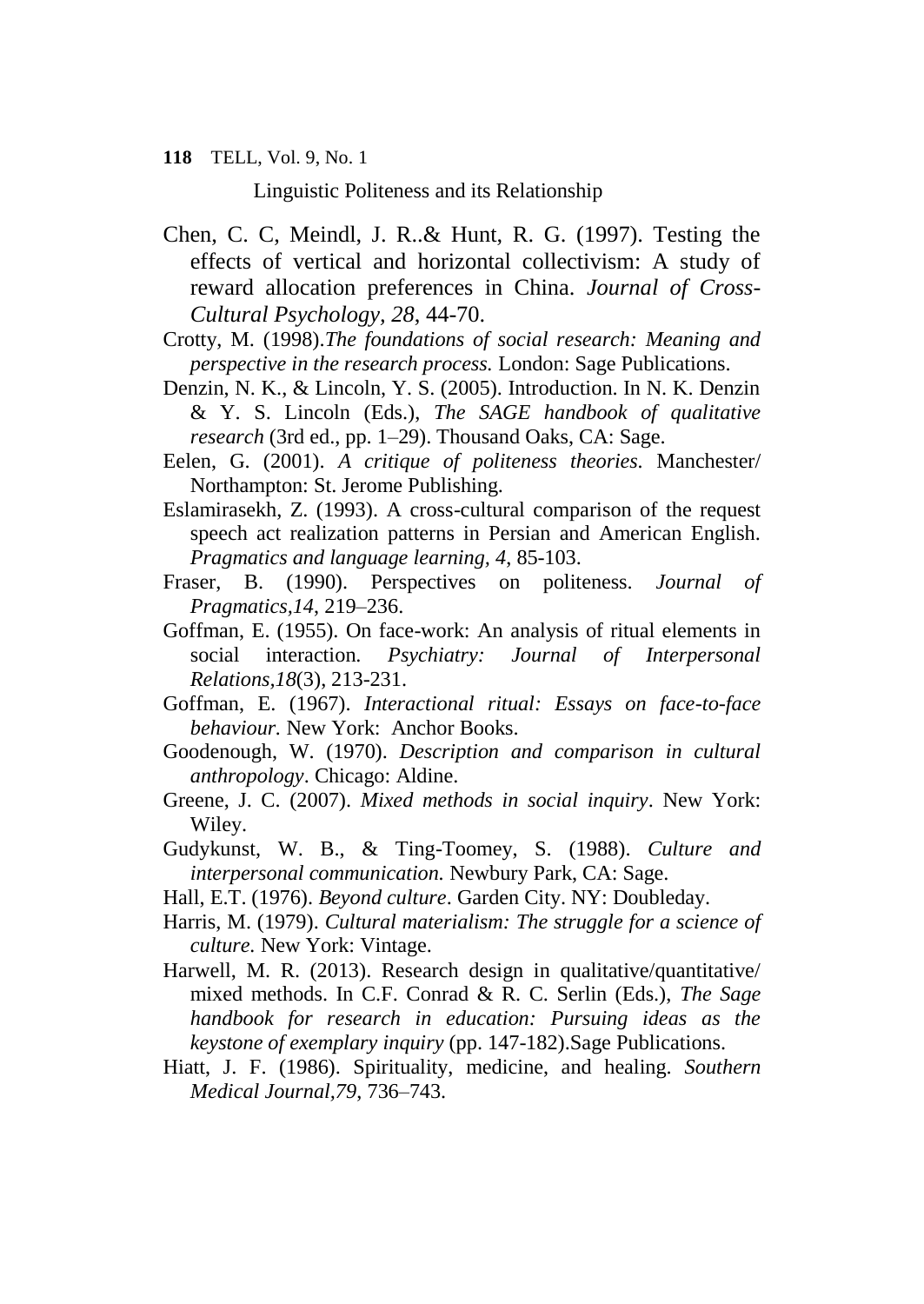- Hofstede, G. (1980). Culture's consequences- Beverly Hills, CA: Sage.
- Hofstede, G. (2001). *Cultures and organizations: Software of the mind.* London, UK: McGraw-Hill.
- Hofstede, G. (2011). Dimensionalizing cultures: The Hofstede model in context. *Online Readings in Psychology and Culture, 2*(1). http://dx.doi.org/10.9707/2307-0919.1014
- Ide, S. (1989). Formal forms and discernment: Two neglected aspects of universals of linguistic politeness. *Multilingua*,*8*, 223-248.
- Imahori, T. T., & Cupach, W. R. (1994). A cross-cultural comparison of the interpretation and management of face: U.S. American and Japanese responses to embarrassing predicaments. *International Journal of Intercultural Relations*, *18*, 193-219.
- Janney, R., & Arndt, H. (1993). Universality and relativity in crosscultural politeness research: A historical perspective. *Multilingua, 12*, 13-50.
- Johnson, R. B., & Turner, L. A. (2003). Data collection strategies in mixed methods research. In A. Tashakkori& C. Teddlie (Eds.), *Handbook of mixed methods in social and behavioral research* (pp. 297–319). Thousand Oaks, CA: Sage.
- Kadar, D. Z., & Culpeper, J. (2010).Historical (im)politeness: An introduction.In J. Culpeper, & D. Z. Kádár (Eds.), *Linguistic insights: Studies in language and communication*(pp. 9-36)*.*Bern, Berlin, Bruxelles, Frankfurt am Main, New York, Oxford, Wien.
- Kagitçibasi, C. (1997). Individualism and collectivism. In J.W. Berry, M. H. Segall, & C. Kagitçibasi (Eds.), *Handbook of cross-cultural psychology: Social behavior and applications* (Vol. 3, pp. 1-49). Boston: Allyn &Bacon.
- Kahn, R. L., & Cannell, C. F. (1957). *The dynamics of interviewing.* New York, NY: Wiley.
- Kinnison, L.Q.(2001). *Good-bye, you or I? A study of linguistic patterns in American and Chinese leave-taking after dinner.* Unpublished PhD Dissertation. East Lansing: Michigan State University.
- Koutlaki, S. A. (2002). Offers and expressions of thanks as face enhancing acts: T'arof in Persian. *Journal of Pragmatics*,*34*, 1733- 1756.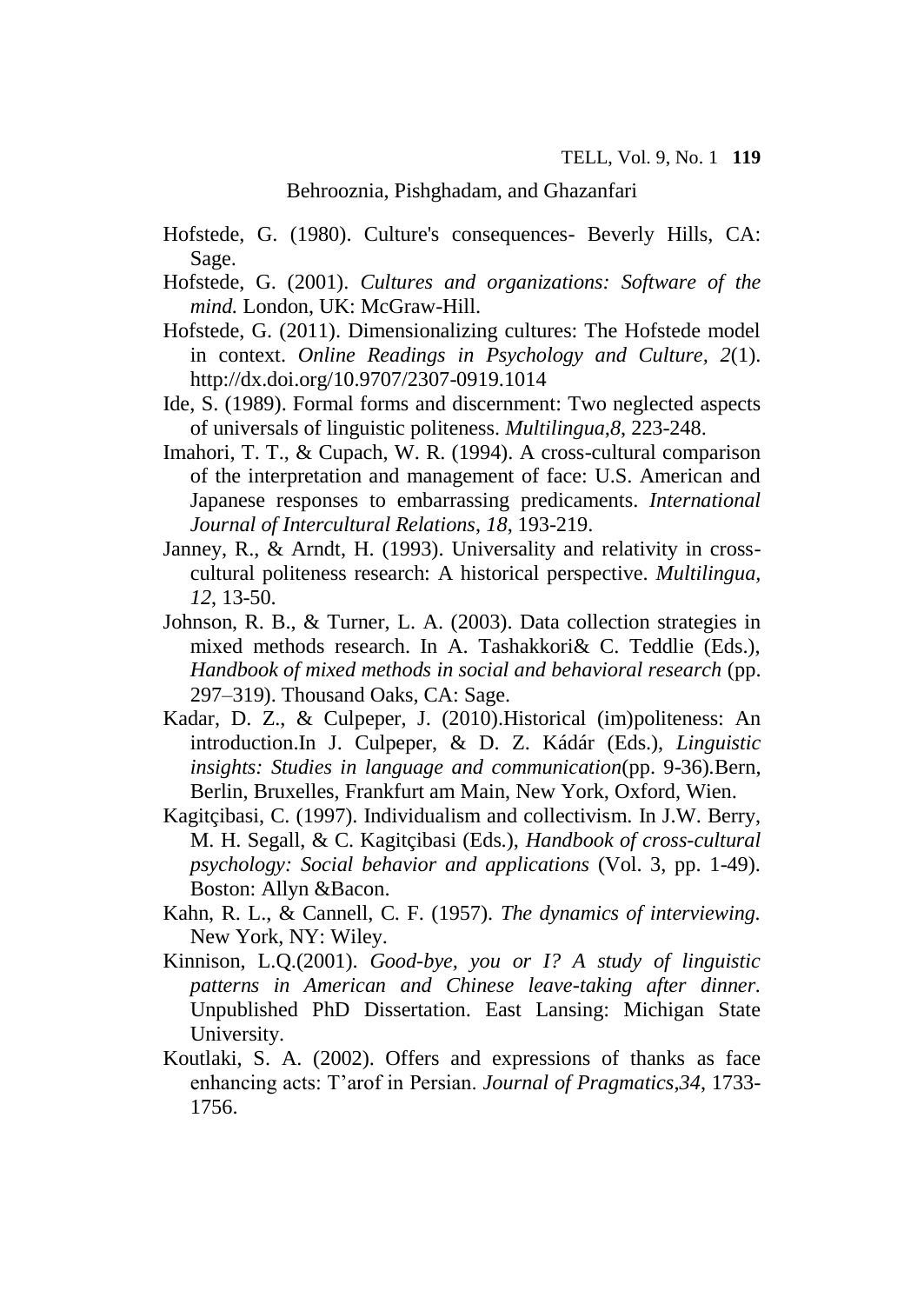Linguistic Politeness and its Relationship

- Lakoff, R. T. (1973). The logic of politeness; or, minding your p's and q's. In C. Corum, T. Smith, T. A. Stark, & A. Weiser (Eds.), *Papers from the ninth regional meeting of the Chicago linguistic society* (pp. 292-305). Chicago: Chicago Linguistic Society.
- Lakoff, R. T. (1977). What you can do with words: Politeness, pragmatics, and performatives. In A. Rogers, B. Wall, J. P. Murphy (Eds.), *Proceedings of the Texas conference on performatives, presuppositions, and implicatures* (pp.79-105)*.* Arlington: Center of Applied Linguistics.
- Leech, G. N. (1983). *Principles of pragmatics.* London/New York: Longman.
- Lee-Wong, S. M. (2002). Contextualising intercultural communication and sociopragmatic choices. *Multilingua, 21*, 79-99.
- Lincoln, Y. S., & Guba, E. G. (1985). *Naturalistic inquiry.* Newbury Park, CA: Sage.
- Malinowski, B. (1922). Argonauts of the western Pacific. London: Routledge.
- Marshall, C., & Rossman, G. B. (2010). *Designing qualitative research* (5<sup>th</sup>ed.). Thousand Oaks, CA: Sage Publications.
- Matsumoto, Y. (1989). Politeness and conversational universals observations from Japanese. *Multilingua,8*, 207-221.
- Meier, A.J. (1995). Passages of politeness. *Journal of Pragmatics,24*, 381-92.
- Miller, J., Bersoff, D. M., & Harwood, R. L. (1990). Perceptions of social responsibilities in India and the United States: Moral imperatives or personal decisions? *Journal of Personality and Social Psychology, 58*, 33-47.
- Mills, S. (2003*). Gender and politeness.* Cambridge: Cambridge University Press.
- Morgan, D. L. (2007). Paradigms lost and pragmatism regained: Methodological implications of combining qualitative and quantitative methods. *Journal of Mixed Methods Research,1*(1), 48-76.
- Nanbakhsh, G. (2011). *Persian address pronouns and politeness in interaction.* (Unpublished doctoral dissertation). Edinburgh.
- Nisbett, R.E. (2003). *The geography of thought: How Asians and Westerners think differently…and why.* NY: Free Press.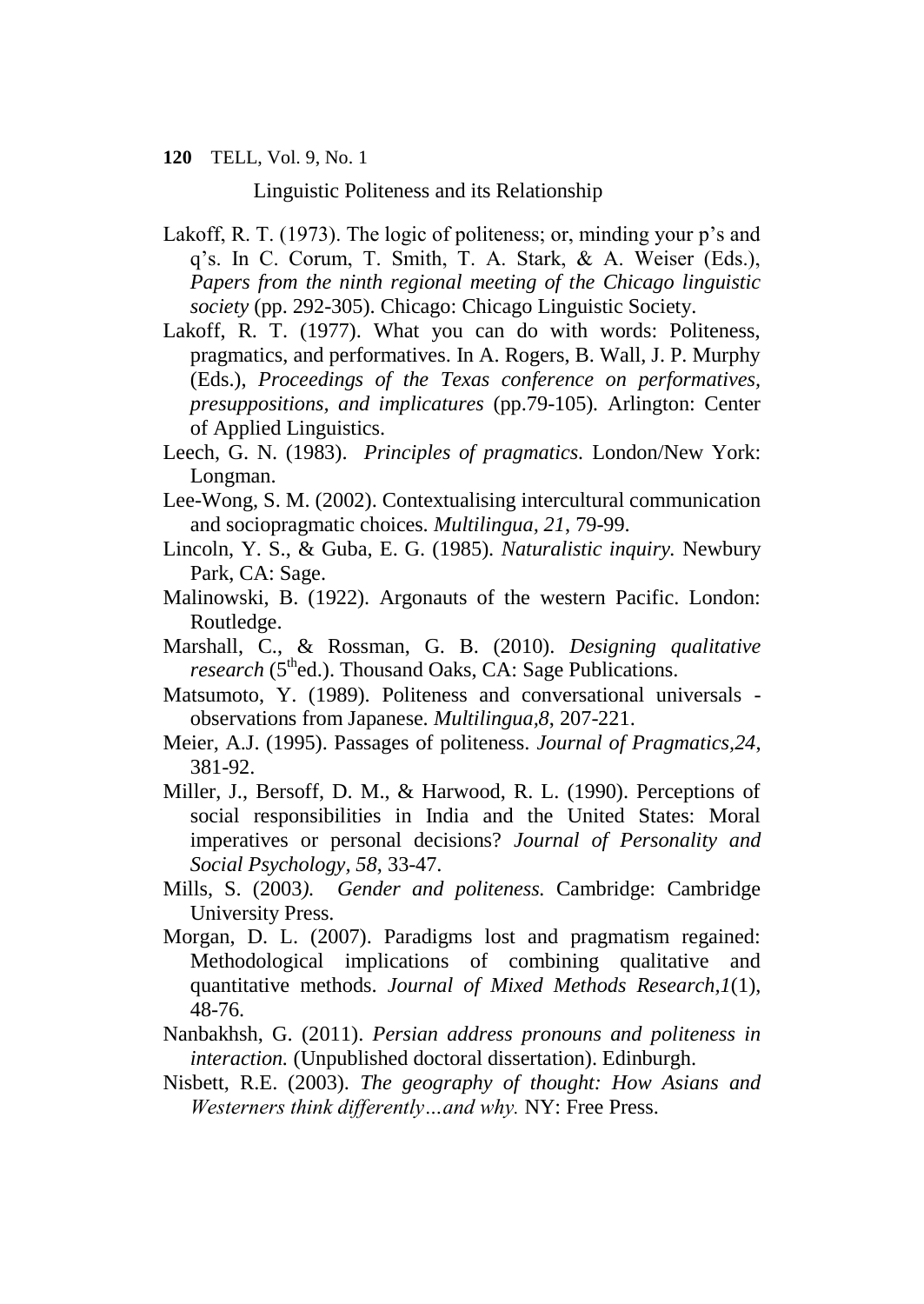- Nwoye, O. (1989). Linguistic politeness in Igbo. *Multilingua,8*, 259- 275.
- Ogawa, N., & Gudykunst, W. B. (2000). Politeness rules. *Intercultural Communication Studies,* 9, 1.
- Okabe, R. (1990). Sikitarienokodawari: Reigi (Unwillingness to discard tradition: Politeness). In G. Furuta (Ed.), *Ibunka communication keyword (Keywords in intercultural communication)* (pp. 132-3). Tokyo: Yuhikaku.
- O'Shea, M. (2000). *Cultural shock: Iran.* Portland, OR: Graphic Arts Publishing Company.
- Oyserman, D., Coon, H. M., & Kemmelmeier, M. (2002). Rethinking individualism and collectivism: Evaluation of theoretical assumptions and meta-analyses. *Psychological Bulletin, 128*, 3-72.
- Pike, K. L. (1967). *Language in relation* to a *unified theory of the*  structure *of human behavior.* The Hague: Mouton.
- Pishghadam, R. (2013). An investigation into data collection methods in language studies: A movement towards localizing research in Iran. *JostarhayeZabani,5*(2), 55-70.
- Sapsford, R.,& Jupp, V. (2006). *Data collection and analysis*. London: SAGE Publications Ltd.
- Scollon, R., & Scollon, S. (1995). *Intercultural communication: A discourse approach.* Oxford and Cambridge, MA: Blackwell.
- Skinner, B. F. (1938). *The behavior of organisms: An experimental analysis.* Englewood Cliffs, NJ: Prentice-Hall.
- Sharifian, F. (2007). L1 cultural conceptualizations in L2 learning: The case of Persian speaking learners of English. In F. Sharifian& G. B. Palmer (Eds.), *Applied cultural linguistics* (pp. 33-53). Amsterdam: John Benjamins.
- Singelis, T. M., Tdandis, H. C, Bhawuk, D. S., & Gelfand, M. (1995). Hodzontal and vertical dimensions of individualism and collectivism: A theoretical and measurement refinement. *Cross-Cultural Research, 29*, 240-275.
- Tashakkori, A. (2009). Are we there yet? The state of the mixed methods community. *Journal of Mixed Methods Research, 3*, 287– 291.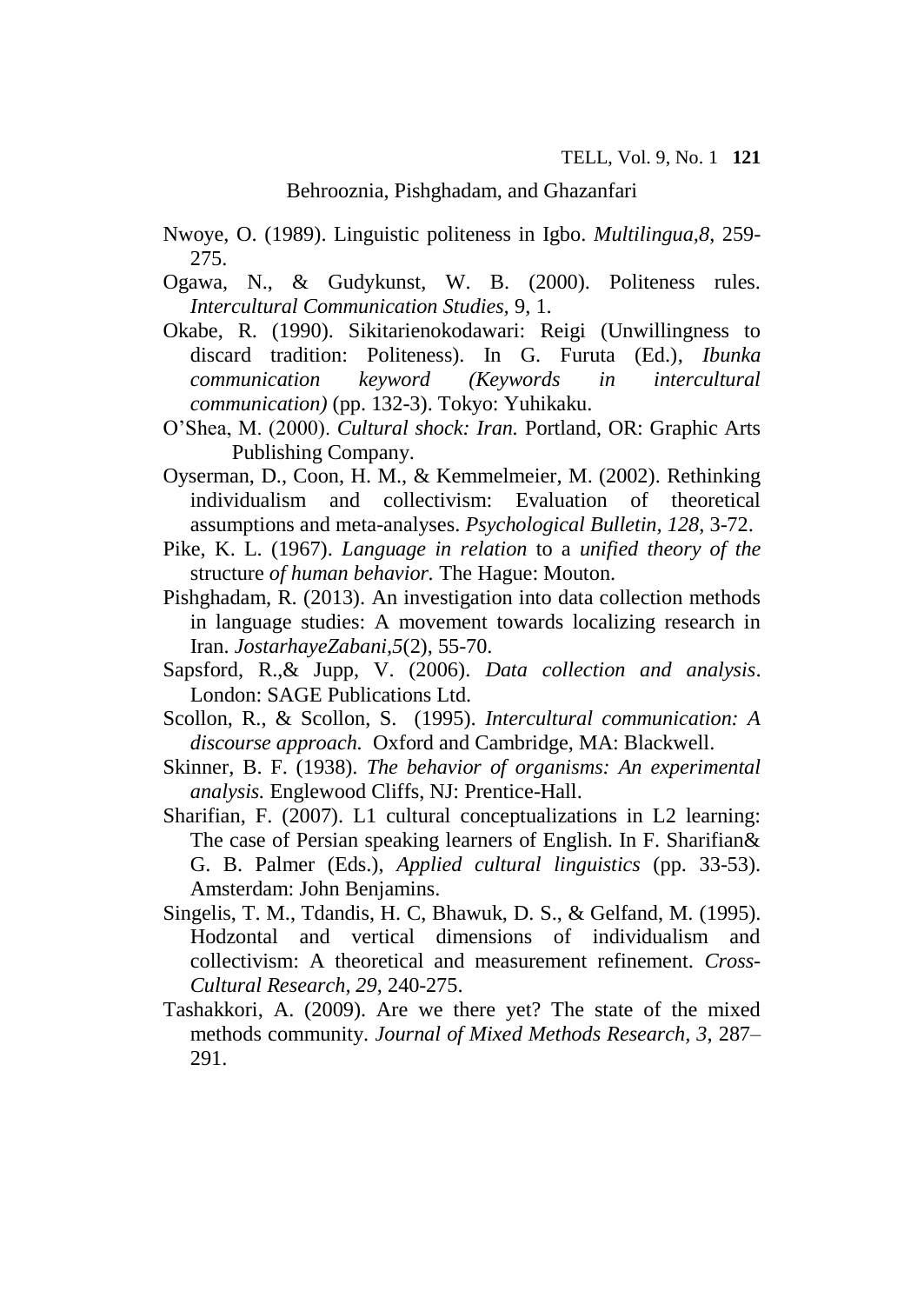Linguistic Politeness and its Relationship

- Teddlie, C., & Tashakkori, A. (2009). *Foundations of mixed methods research: Integrating quantitative and qualitative approaches in the social and behavioral sciences.* Thousand Oaks, CA: Sage.
- Terkourafi, M. (2005). Beyond the micro-level in politeness research. *Journal of Politeness Research, 1*(2), 237-262.
- Ting-Toomey, S., & Kurogi, A. (1998). Facework competence in intercultural conflict: An updated face negotiation theory. *International Journal of Intercultural Relations,22*, 187-225.
- Triandis, H. C. (1995). *Individualism and collectivism*. Boulder, CO: Westview Press.
- Watts, R. J. (2003). *Politeness.* Cambridge: Cambridge University Press.
- Watts, R. J., Ide, S., & Ehlich, K. (1992). Politeness in language: Studies in its history, theory and practice. Berlin: Mounton de Gruyter.
- Witkin, H., & Berry, J. W. (1975). Psychological differentiation in cross-cultural perspective. *Journal of Cross-Cultural Psychology, 6*, 4-87.
- Wundt, W. (1888). Uber Ziele und Wege der Volfierpsychologie. *PhilosphischeSludien, 4*, 1-27.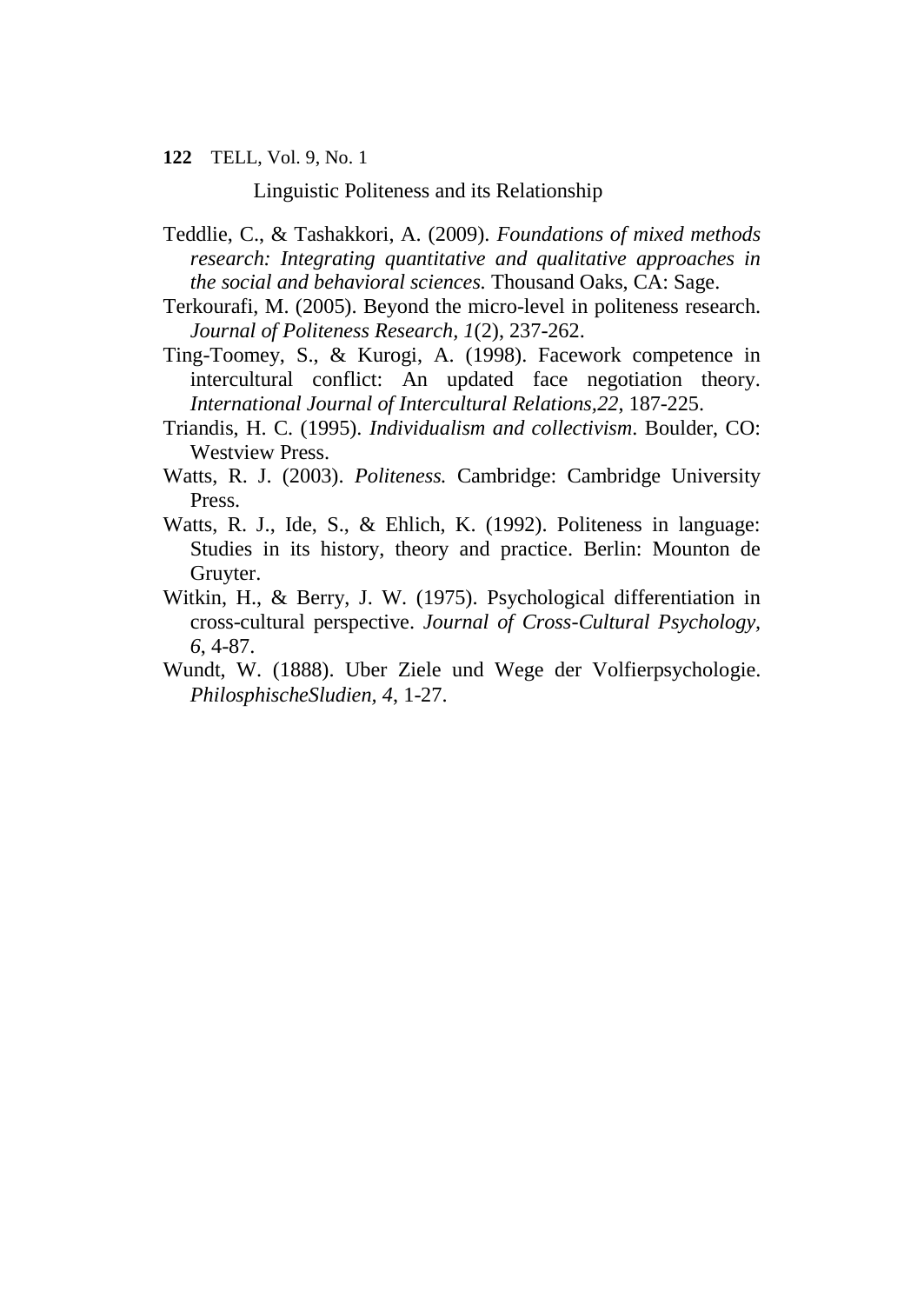#### **Appendices**

#### **Appendix A**

### **Conceptions of Linguistic Politeness (CLP) Scale**

**Directions:** Each of the following statements is based on the situation in which a type of request or an action is made. There are no right or wrong answers. Please indicate your opinion about the degree of politeness/impoliteness associated with each of the statements below.

| 1=Completely Impolite<br>4=Somewhat Polite | $2 =$ Somewhat Impolite<br>$5 =$ Completely Polite | $3$ = Neither Polite/ Nor Impolite |  |  |  |                     |  |
|--------------------------------------------|----------------------------------------------------|------------------------------------|--|--|--|---------------------|--|
|                                            | <b>Items</b>                                       |                                    |  |  |  | $1 \t2 \t3 \t4 \t5$ |  |

- 1. A boss asks his employee to close the door.
- 2. A boss speaks directly about his employee's occupational weak points.
- 3. A woman orders her maid to wash the dishes.
- 4. An employee asks his boss to give him a loan.
- 5. A teacher changes his student's seat in the exam session to prevent him from cheating.
- 6. An adult stretches his/her leg in front of his/her parents.
- 7. A girl asks her roommate to clean the room.
- 8. A brother asks his sister not to meddle in his personal life.
- 9. A guest starts to eat without his host's offer.
- 10. A husband talks with his wife about her weak points in cooking.
- 11. A host receives his guest through expressing t'arof a lot.
- 12. A wife asks her husband to buy an expensive necklace for her.
- 13. A university professor asks another university professor to help him write an article.
- 14. A teacher asks his colleague to close the door of her class while teaching.
- 15. An employee asks his colleague to bring a file from the file keeping cabinet.
- 16. A shopkeeper asks his colleague to do the shopping.